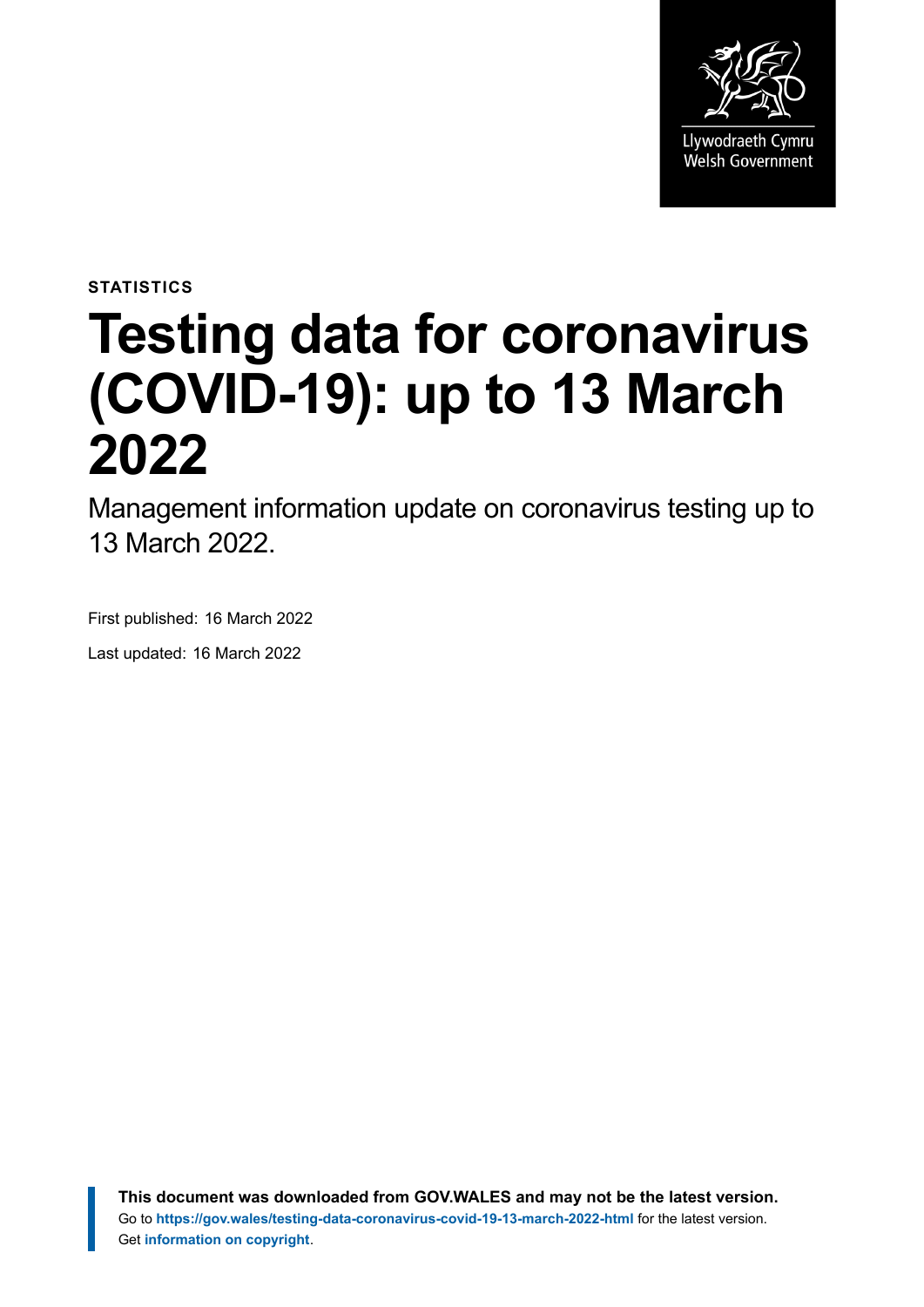# **Contents**

| <b>Introduction</b>                        |  |
|--------------------------------------------|--|
| <b>Main results</b>                        |  |
| <b>Antigen tests</b>                       |  |
| <b>Antibody tests</b>                      |  |
| <b>Background</b>                          |  |
| <b>Quality and methodology information</b> |  |
| <b>Contact details</b>                     |  |

# <span id="page-1-0"></span>**Introduction**

This statistical release summarises weekly coronavirus (COVID-19) testing information provided by Public Health Wales and Digital Health and Care Wales (DHCW). This includes information on the number of tests authorised through laboratories of antigen tests (including a breakdown by key worker and residents where key workers are employed), turnaround times of antigen tests, and the number of antibody tests for key workers and residents.

The data are taken from management information and are subject to change. They have not been subject to the same validation processes undertaken for official statistics releases. We are publishing these data to provide a weekly summary of testing activity in Wales, including tests on critical workers, residents and the timeliness of tests. This statistical release is evolving and we appreciate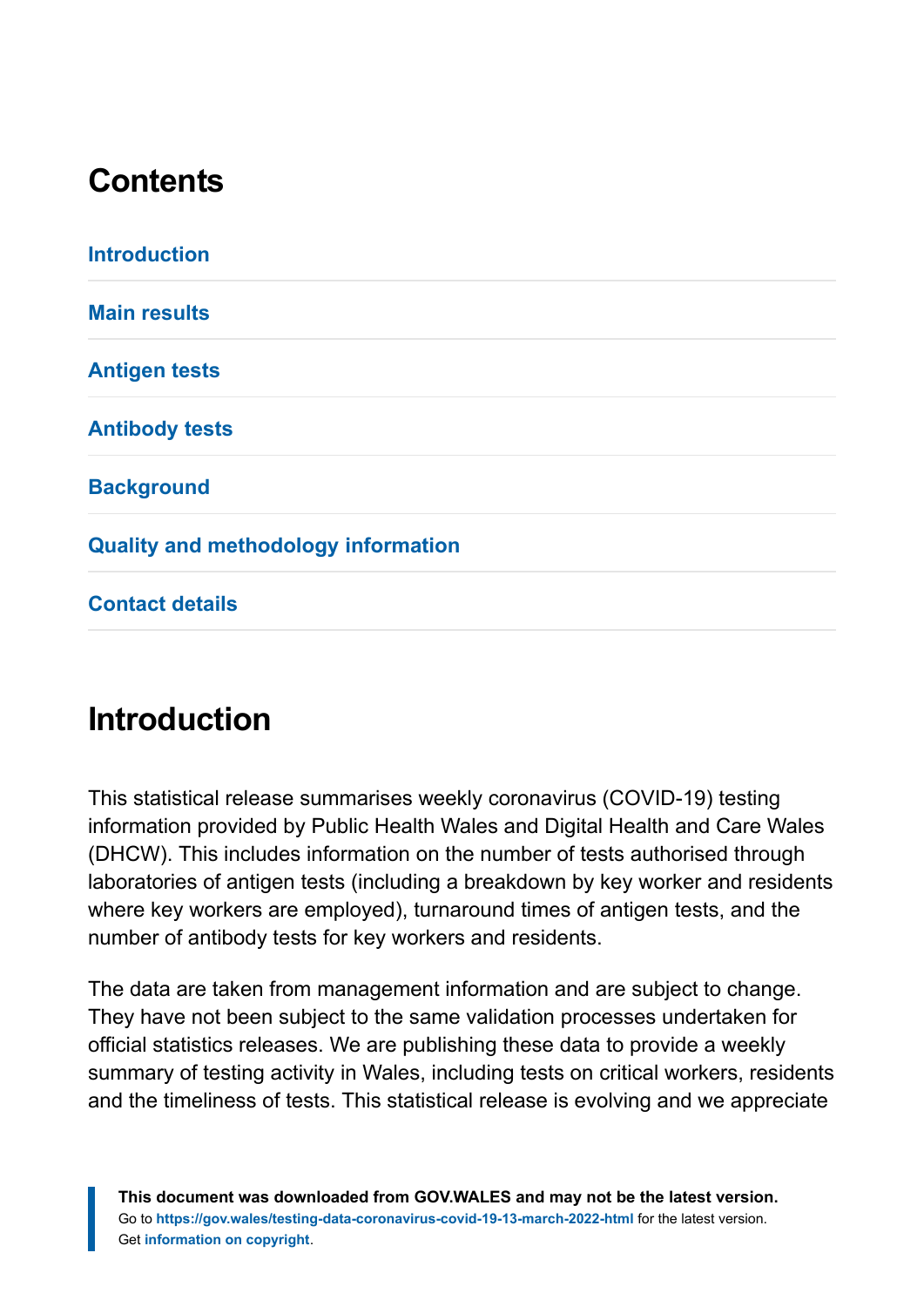feedback to improve the content.

# <span id="page-2-0"></span>**Main results**

- Antigen lab capacity in NHS Wales laboratories was 15,167 up to 13 March 2022. This does not include capacity at UK laboratories, where some Welsh residents' samples are processed.
- As at 9am on 13 March 2022, there have been 8.52 million antigen tests authorised for Welsh residents.
- Up to the end of 13 March 2022, 101,849 antibody tests have been authorised for Welsh residents with 20,724 positive results.

In the latest week (7 to 13 March 2022):

- 96.8% of tests requiring a rapid turnaround were completed within one calendar day\*
- 97.7% of community and mass testing in person tests and 95.3% of hospital tests processed in NHS Wales laboratories were authorised in one day
- 98.2% of community tests processed in non-NHS Wales laboratories were authorised in one day\*
- 81.6% of tests via the organisation portal\*\* and 95.0% of home tests were authorised within one day (see **[Understanding data on coronavirus](https://gov.wales/understanding-data-coronavirus-covid-19-testing) [\(COVID-19\) testing](https://gov.wales/understanding-data-coronavirus-covid-19-testing)** for more information about test location categories)

\* Tests requiring a rapid turnaround time are samples collected at hospitals, community and mass testing: in person sites processed in NHS Wales laboratories and samples collected at community test centres processed in non-NHS Wales laboratories.

\*\* The organisation portal is used by care homes and other organisations to report PCR tests. The majority of tests recorded through this system are from care homes.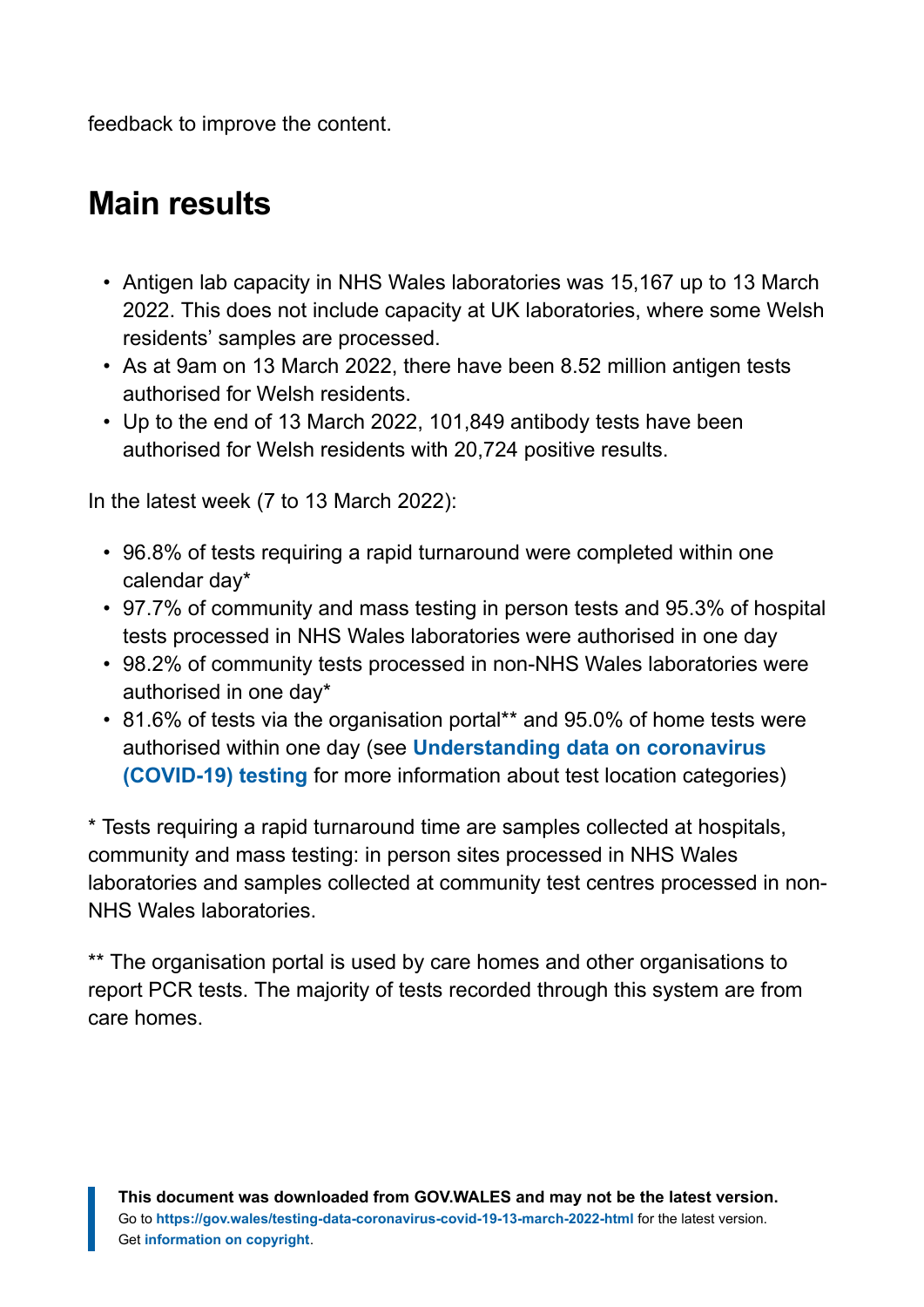# <span id="page-3-0"></span>**Antigen tests**

Chart 1 shows the number of tests authorised in both NHS Wales and non-NHS Wales laboratories. These figures include tests processed through laboratories outside NHS Wales, including tests for Welsh residents taken at testing centres in England, testing centres in Wales, tests ordered through the organisation portal (predominantly tests taken in care homes) and home testing kits.

# **Chart 1: Total number of antigen tests authorised** through NHS Wales and non-NHS Wales laboratories as at end 13 March 2022



**Week commencing** 

Source: Public Health Wales

#### **Data available at: [Number of PCR antigen tests processed by NHS-Wales](https://statswales.gov.wales/Catalogue/Health-and-Social-Care/coronavirus-covid-19/testing-data-for-coronavirus-covid-19/numberofpcrantigentestsprocessedbynhswaleslaboratoriesandpercentageprocessedwithin12and3days-by-week-location) [laboratories and percentage processed within 1, 2 and 3 days, by week](https://statswales.gov.wales/Catalogue/Health-and-Social-Care/coronavirus-covid-19/testing-data-for-coronavirus-covid-19/numberofpcrantigentestsprocessedbynhswaleslaboratoriesandpercentageprocessedwithin12and3days-by-week-location) [and location on StatsWales](https://statswales.gov.wales/Catalogue/Health-and-Social-Care/coronavirus-covid-19/testing-data-for-coronavirus-covid-19/numberofpcrantigentestsprocessedbynhswaleslaboratoriesandpercentageprocessedwithin12and3days-by-week-location)**

Tests processed through non-NHS Wales laboratories increased through 2020.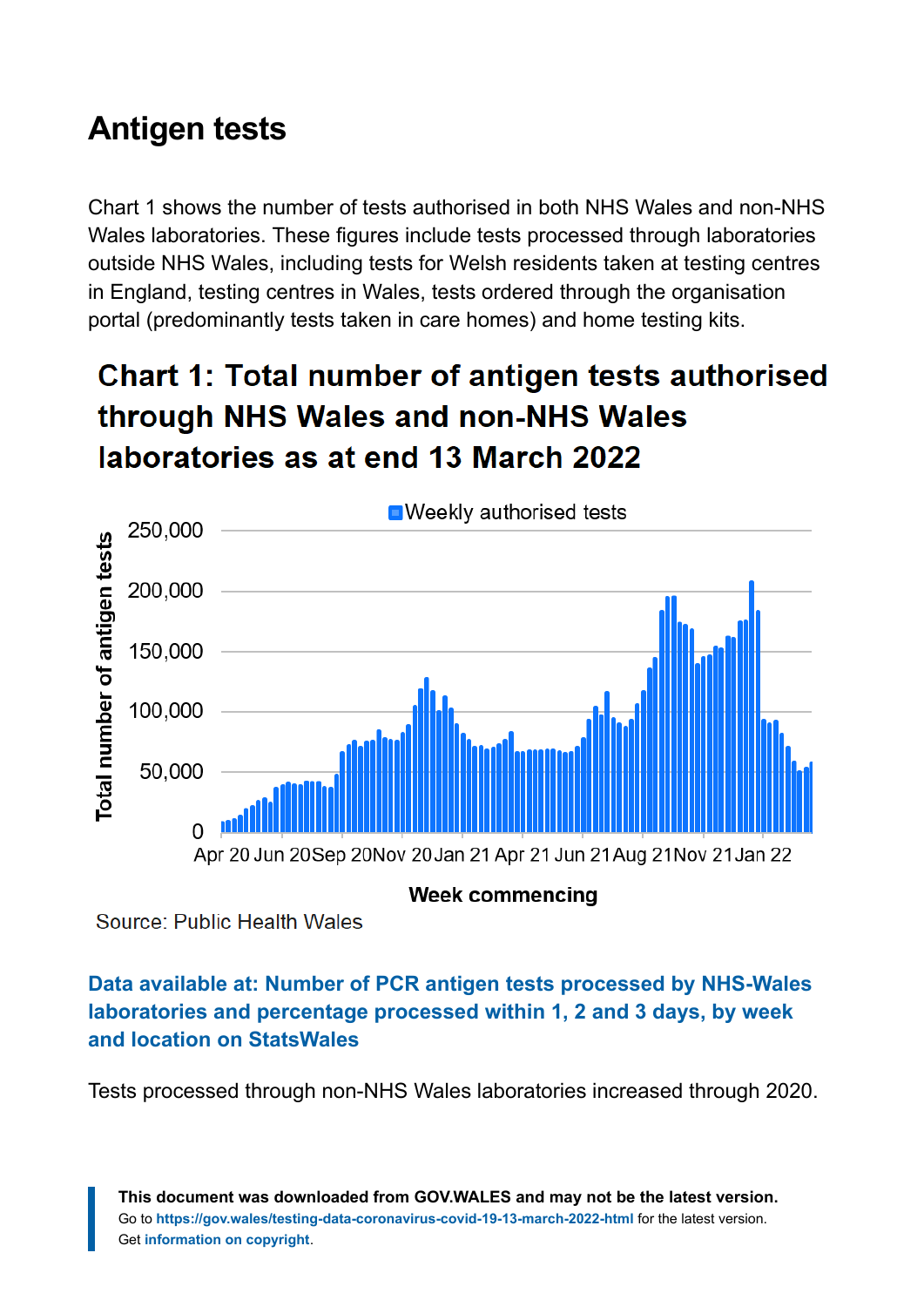This is largely due to Welsh residents beginning to book tests through the organisation portal. Increases in demand is reflected in the data in September 2020, around Christmas 2020, June 2021 and the end of summer 2021.

The highest number of weekly tests authorised through NHS Wales and non-NHS Wales laboratories was in the week beginning 27 December 2021 when 207,540 tests were authorised.

### **Turnaround times for antigen tests**

The figures shown are measured from the date a sample is recorded as being collected to the time the result is authorised. It does not indicate how long it takes for an individual to receive their result from point of testing.

Data on the time taken to receive a COVID-19 test result is split by testing route, as this will have an impact on the time taken to complete the test processing. Community tests have been split out by different pathways, with tests completed due to clinical need reported separately to tests completed to screen individuals who have been identified as asymptomatic key workers or residents.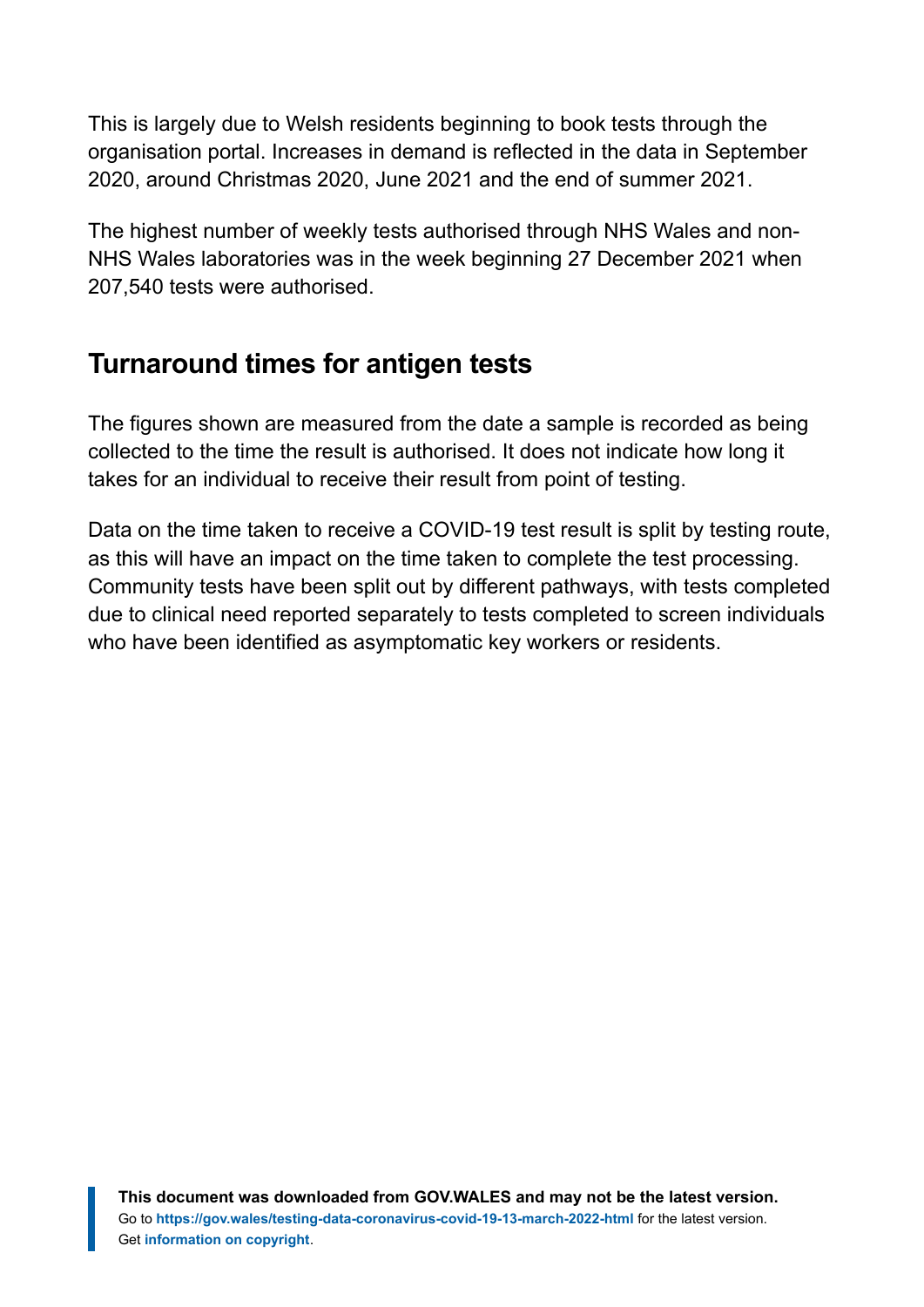### **Chart 2: Cumulative proportion of antigen tests** authorised from NHS Wales laboratories within one, two and three calendar days as at end 13 March 2022



Source: Public Health Wales

**Data available at: [Number of PCR antigen tests processed by NHS-Wales](https://statswales.gov.wales/Catalogue/Health-and-Social-Care/coronavirus-covid-19/testing-data-for-coronavirus-covid-19/numberofpcrantigentestsprocessedbynhswaleslaboratoriesandpercentageprocessedwithin12and3days-by-week-location?_ga=2.190188907.1728574895.1642403638-1086771297.1619441781) [laboratories and percentage processed within 1, 2 and 3 days, by week](https://statswales.gov.wales/Catalogue/Health-and-Social-Care/coronavirus-covid-19/testing-data-for-coronavirus-covid-19/numberofpcrantigentestsprocessedbynhswaleslaboratoriesandpercentageprocessedwithin12and3days-by-week-location?_ga=2.190188907.1728574895.1642403638-1086771297.1619441781) [and location on StatsWales](https://statswales.gov.wales/Catalogue/Health-and-Social-Care/coronavirus-covid-19/testing-data-for-coronavirus-covid-19/numberofpcrantigentestsprocessedbynhswaleslaboratoriesandpercentageprocessedwithin12and3days-by-week-location?_ga=2.190188907.1728574895.1642403638-1086771297.1619441781)**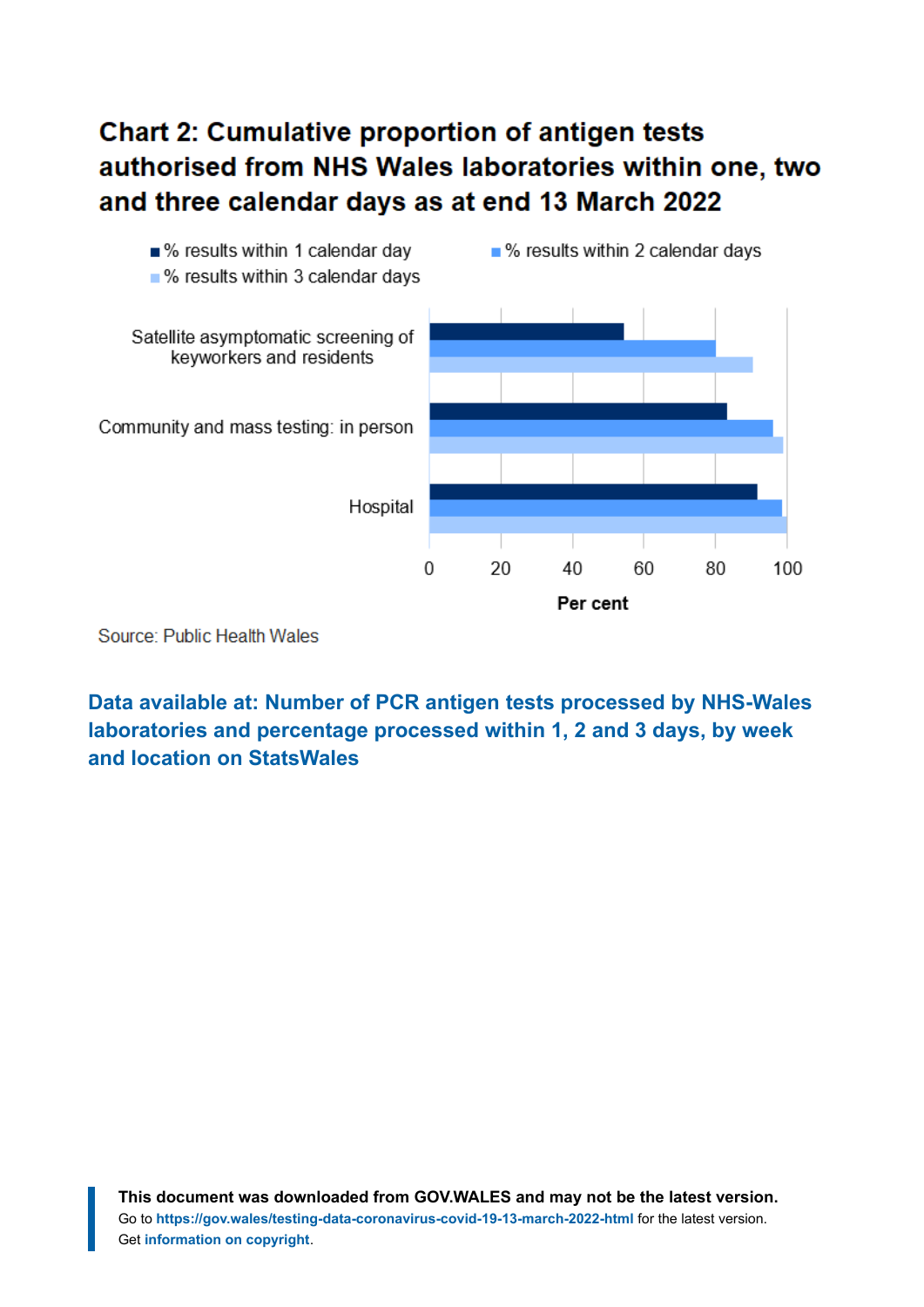# **Chart 3: Proportion of antigen tests authorised in** one calendar day through NHS Wales laboratories as at end 13 March 2022



Source: Public Health Wales

#### **Data available at: [Number of PCR antigen tests processed by Non NHS-](https://statswales.gov.wales/Catalogue/Health-and-Social-Care/coronavirus-covid-19/testing-data-for-coronavirus-covid-19/numberofpcrantigentestsprocessedbynonnhswaleslaboratoriesandpercentageprocessedwithin12and3days-by-week-location)[Wales laboratories and percentage processed within 1, 2 and 3 days, by](https://statswales.gov.wales/Catalogue/Health-and-Social-Care/coronavirus-covid-19/testing-data-for-coronavirus-covid-19/numberofpcrantigentestsprocessedbynonnhswaleslaboratoriesandpercentageprocessedwithin12and3days-by-week-location) [week and location on StatsWales](https://statswales.gov.wales/Catalogue/Health-and-Social-Care/coronavirus-covid-19/testing-data-for-coronavirus-covid-19/numberofpcrantigentestsprocessedbynonnhswaleslaboratoriesandpercentageprocessedwithin12and3days-by-week-location)**

From early December 2020 to the end of January 2021, all testing routes saw an increase in the proportion of tests authorised in one calendar day. After this, the proportion has remained relatively stable across hospital and community testing routes, remaining above 90% until 15 August 2021. During this time, despite fluctuations, performance has remained above 60% for the satellite testing route.

Reductions in the proportion of tests authorised in one calendar day have been seen in August and December 2021.

In the latest week (7 to 13 March 2022):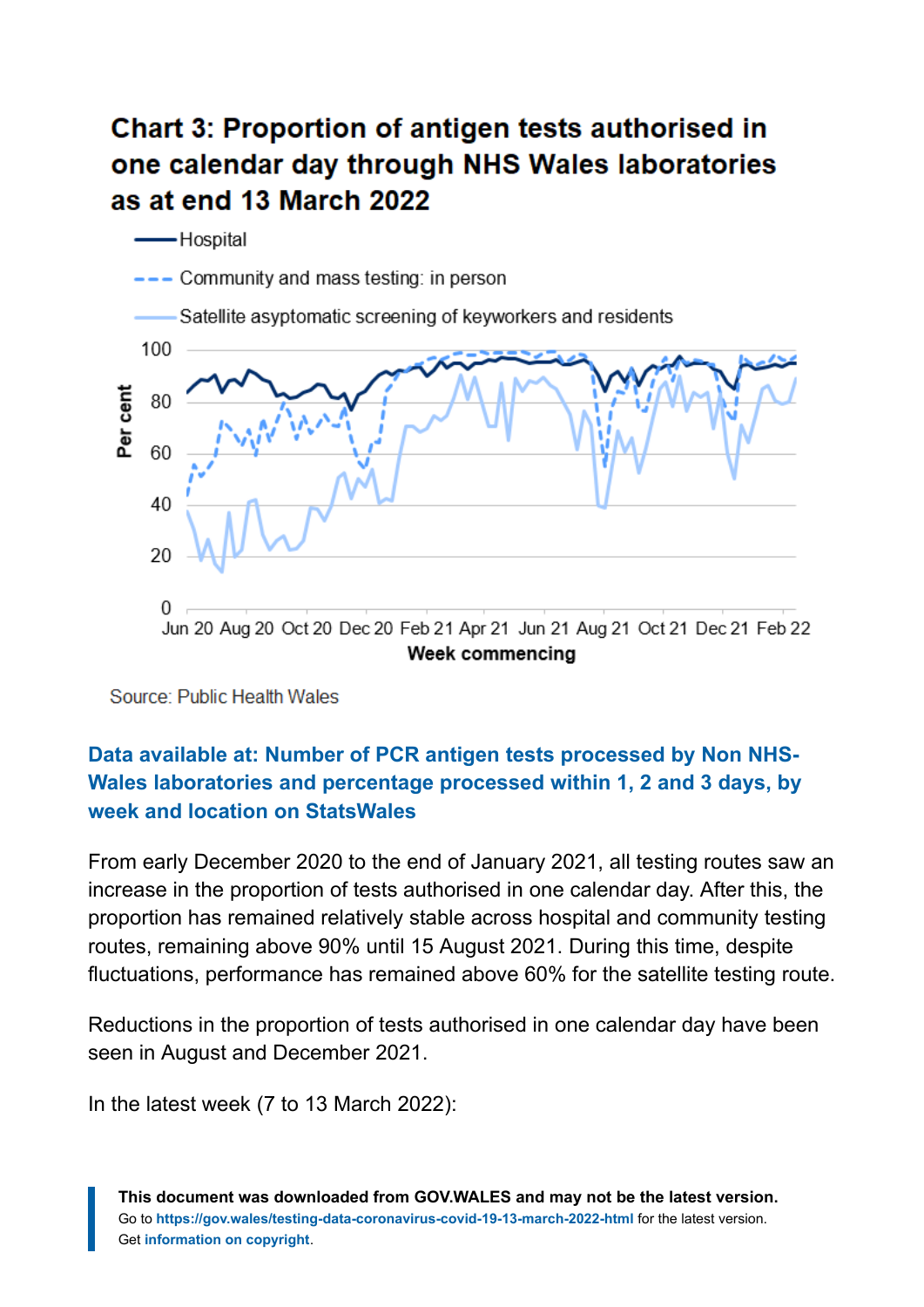- there have been 1,052 tests authorised for satellite asymptomatic screening of key workers and residents with 89.4% authorised within one day, an increase of 9.3 percentage points compared to the previous week
- there have been 4,734 tests authorised as part of community and mass testing in person with 97.7% authorised within one day, an increase of 1.8 percentage points compared to the previous week
- there have been 17,558 tests authorised at hospital with 95.3% authorised within one day, an increase of 0.3 percentage points compared to the previous week

# **Chart 4: Cumulative proportion of antigen tests** authorised from non-NHS Wales laboratories within one, two and three calendar days as at end 13 March 2022



Source: Public Health Wales

#### **Data available at: [Number of PCR antigen tests processed by Non NHS-](https://statswales.gov.wales/Catalogue/Health-and-Social-Care/coronavirus-covid-19/testing-data-for-coronavirus-covid-19/numberofpcrantigentestsprocessedbynonnhswaleslaboratoriesandpercentageprocessedwithin12and3days-by-week-location?_ga=2.249563334.1728574895.1642403638-1086771297.1619441781)[Wales laboratories and percentage processed within 1, 2 and 3 days, by](https://statswales.gov.wales/Catalogue/Health-and-Social-Care/coronavirus-covid-19/testing-data-for-coronavirus-covid-19/numberofpcrantigentestsprocessedbynonnhswaleslaboratoriesandpercentageprocessedwithin12and3days-by-week-location?_ga=2.249563334.1728574895.1642403638-1086771297.1619441781) [week and location on StatsWales](https://statswales.gov.wales/Catalogue/Health-and-Social-Care/coronavirus-covid-19/testing-data-for-coronavirus-covid-19/numberofpcrantigentestsprocessedbynonnhswaleslaboratoriesandpercentageprocessedwithin12and3days-by-week-location?_ga=2.249563334.1728574895.1642403638-1086771297.1619441781)**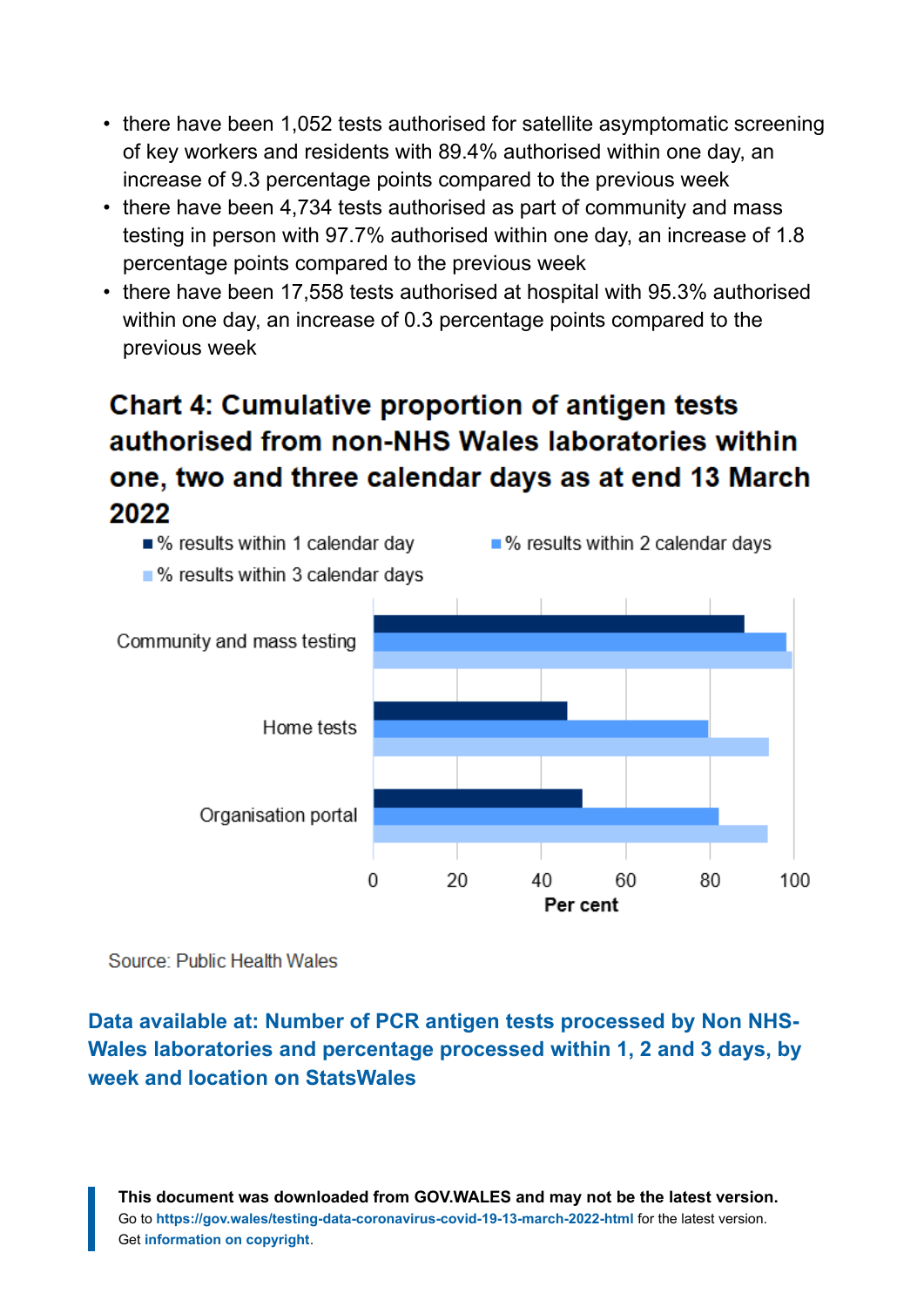# **Chart 5: Proportion of antigen tests authorised in** one calendar day through non-NHS Wales laboratories as at end 13 March 2022



Source: Public Health Wales

#### **[Data available at: Number of PCR antigen tests processed by Non NHS-](https://statswales.gov.wales/Catalogue/Health-and-Social-Care/coronavirus-covid-19/testing-data-for-coronavirus-covid-19/numberofpcrantigentestsprocessedbynonnhswaleslaboratoriesandpercentageprocessedwithin12and3days-by-week-location)[Wales laboratories and percentage processed within 1, 2 and 3 days, by](https://statswales.gov.wales/Catalogue/Health-and-Social-Care/coronavirus-covid-19/testing-data-for-coronavirus-covid-19/numberofpcrantigentestsprocessedbynonnhswaleslaboratoriesandpercentageprocessedwithin12and3days-by-week-location) [week and location on StatsWales](https://statswales.gov.wales/Catalogue/Health-and-Social-Care/coronavirus-covid-19/testing-data-for-coronavirus-covid-19/numberofpcrantigentestsprocessedbynonnhswaleslaboratoriesandpercentageprocessedwithin12and3days-by-week-location)**

Lower rates of turnaround times can be seen between September and December 2020, in the home and organisation portal and again in June, July, September and December 2021. Community and mass testing has a higher turnaround rate within one calendar day, but was also lower during October to December 2020. Please note that this series can be volatile, and in particular, short term changes should be treated with caution.

In the latest week (7 to 13 March 2022):

• there have been 14,151 organisation portal tests authorised with 81.6% authorised within one calendar day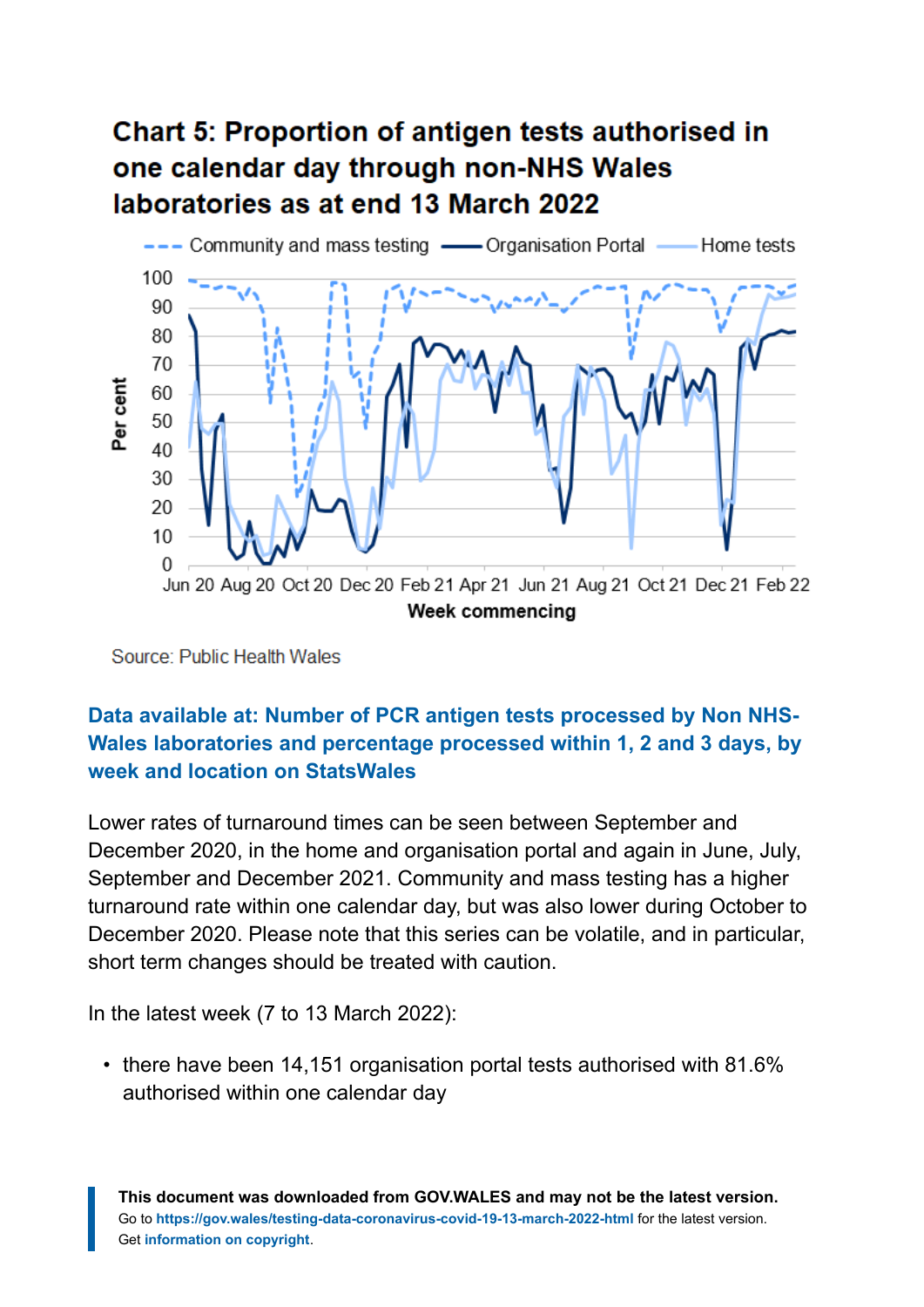- there have been 3,705 home tests authorised with 95.0% authorised within one calendar day
- there have been 15,132 tests authorised from community tests processed in non-NHS Wales laboratories with 98.2% authorised within one calendar day

### **Critical workers and residents**

The current testing strategy for Wales can be found on the **[Testing for](https://gov.wales/testing-coronavirus-weekly-updates) [coronavirus](https://gov.wales/testing-coronavirus-weekly-updates)** page. The current testing policy for key workers and social care staff is to have access to twice weekly testing; this testing uses antigen lateral flow tests and is therefore not included in the data presented in this release.

Due to the fact that asymptomatic testing for key workers and social care staff using lateral flow devices is not included in this release, analysis on critical workers has been removed from the 12 May 2021 publication onwards. PCR test data for critical workers can be found in the accompanying **[StatsWales](https://statswales.gov.wales/Catalogue/Health-and-Social-Care/coronavirus-covid-19/testing-data-for-coronavirus-covid-19)** tables published alongside this release and all lateral flow data is published by Public Health Wales (PHW) who publish a **[daily](https://public.tableau.com/profile/public.health.wales.health.protection#!/vizhome/RapidCOVID-19virology-Public/Headlinesummary) [surveillance dashboard](https://public.tableau.com/profile/public.health.wales.health.protection#!/vizhome/RapidCOVID-19virology-Public/Headlinesummary)**. These two datasets alongside each other provide an overall picture of testing in critical workers. More information regarding these datasets can be found in the **[background section](#page-10-0)**.

# <span id="page-9-0"></span>**Antibody tests**

COVID-19 antibody tests are used to find out whether a person has antibodies from previously being infected with coronavirus or being vaccinated. The antibody test works by taking a blood sample and testing for the presence of antibodies. Antibodies are produced by the body in response to an infection and can usually be found in the blood after around 2 weeks following infection.

Antibody tests may be taken for a number of different reasons. Since November 2020 the majority of the antibody tests presented in this publication are those used for diagnostic reasons. Please see **[quality and methodology section](#page-15-0)** for more information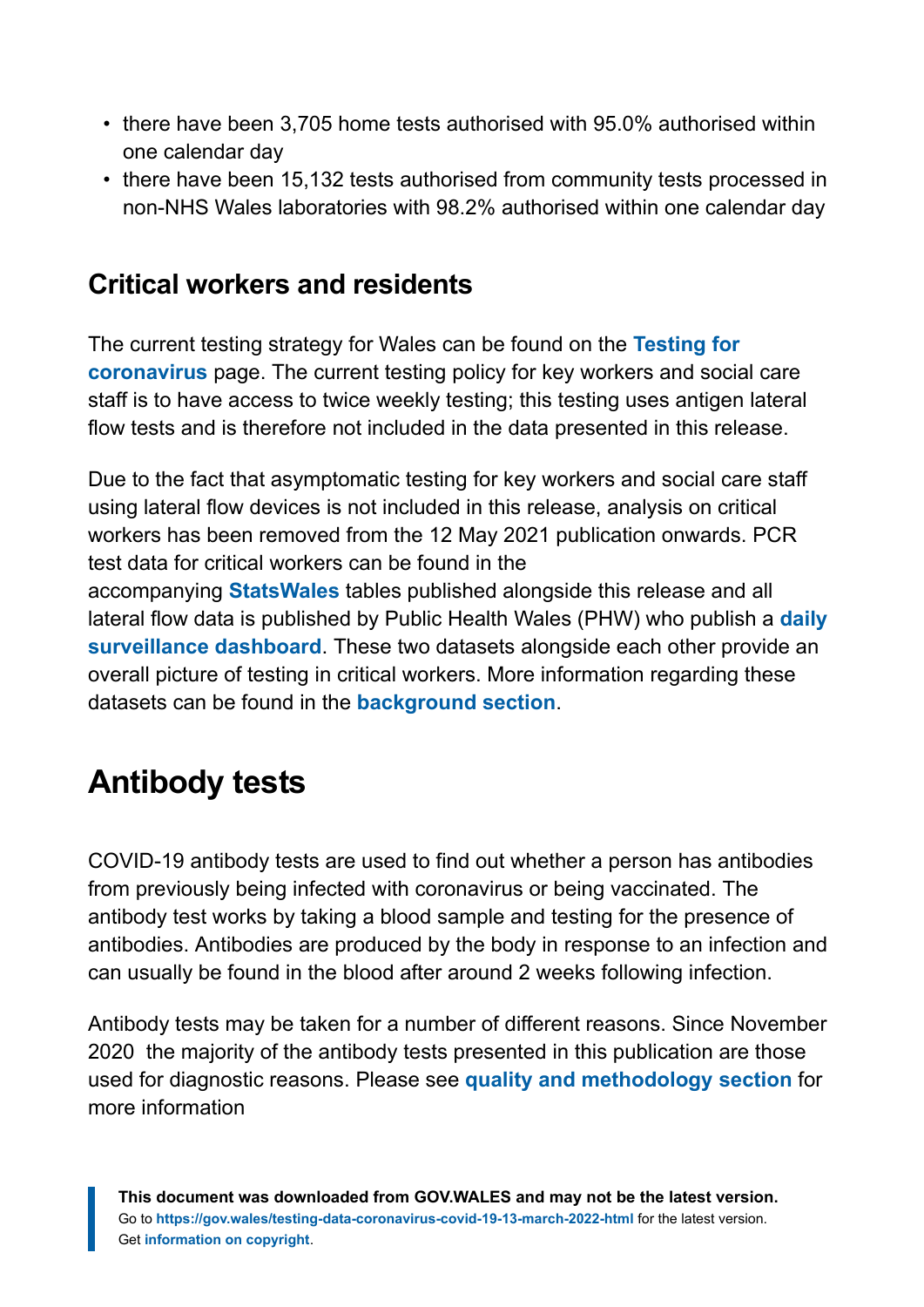Since testing began up until the end of 13 March 2022 there have been 101,849 antibody tests in Wales, including 108 in the latest week under the current testing strategy outlined above.

Further breakdowns are provided on **[StatsWales](https://statswales.gov.wales/Catalogue/Health-and-Social-Care/coronavirus-covid-19/testing-data-for-coronavirus-covid-19)**.

# <span id="page-10-0"></span>**Background**

Tests for coronavirus (COVID-19) are categorised as either antigen tests or antibody tests. The antigen test, which is commonly known as a swab or PCR (polymerise chain reaction) test, is used to test whether a person is currently infected with coronavirus. The antibody test is used to find out whether a person has previously had the virus. Please see **[quality and methodology section](#page-15-0)** for more information.

Antigen lateral flow tests are not included in this publication. Until 6 January 2022 people with positive results from antigen lateral flow tests were advised to book a PCR laboratory test. These PCR tests appear in the data presented in this release. Since 6 January 2022 people with positive lateral flow tests that do not have Covid-19 symptoms are not required to complete a PCR test. For this and other reasons, PCR tests do not capture all infections. Therefore, data in this release and the accompanying web tables do not necessarily reflect true prevalence. More information is available in the **[background section](#page-10-0)**.

#### Public Health Wales (PHW) publishes a **[daily surveillance](https://public.tableau.com/profile/public.health.wales.health.protection#!/vizhome/RapidCOVID-19virology-Public/Headlinesummary)**

**[dashboard](https://public.tableau.com/profile/public.health.wales.health.protection#!/vizhome/RapidCOVID-19virology-Public/Headlinesummary)** including data on authorised tests, testing episodes, positive cases, incidence and deaths due to COVID-19. This is a weekly summary of this information, plus additional detail on the number of tests on critical workers and the location that the test sample was collected and turnaround times of tests. The data in this release starts on the 18 March 2020 for daily testing data, and from the week commencing 16 March 2020 for weekly testing data (including turnaround times).

Further detail about the data in this release can be found in the **[quality and](#page-15-0) [methodology section](#page-15-0)** and also in our data explainer, **[Understanding data on](https://gov.wales/understanding-data-coronavirus-covid-19-testing)**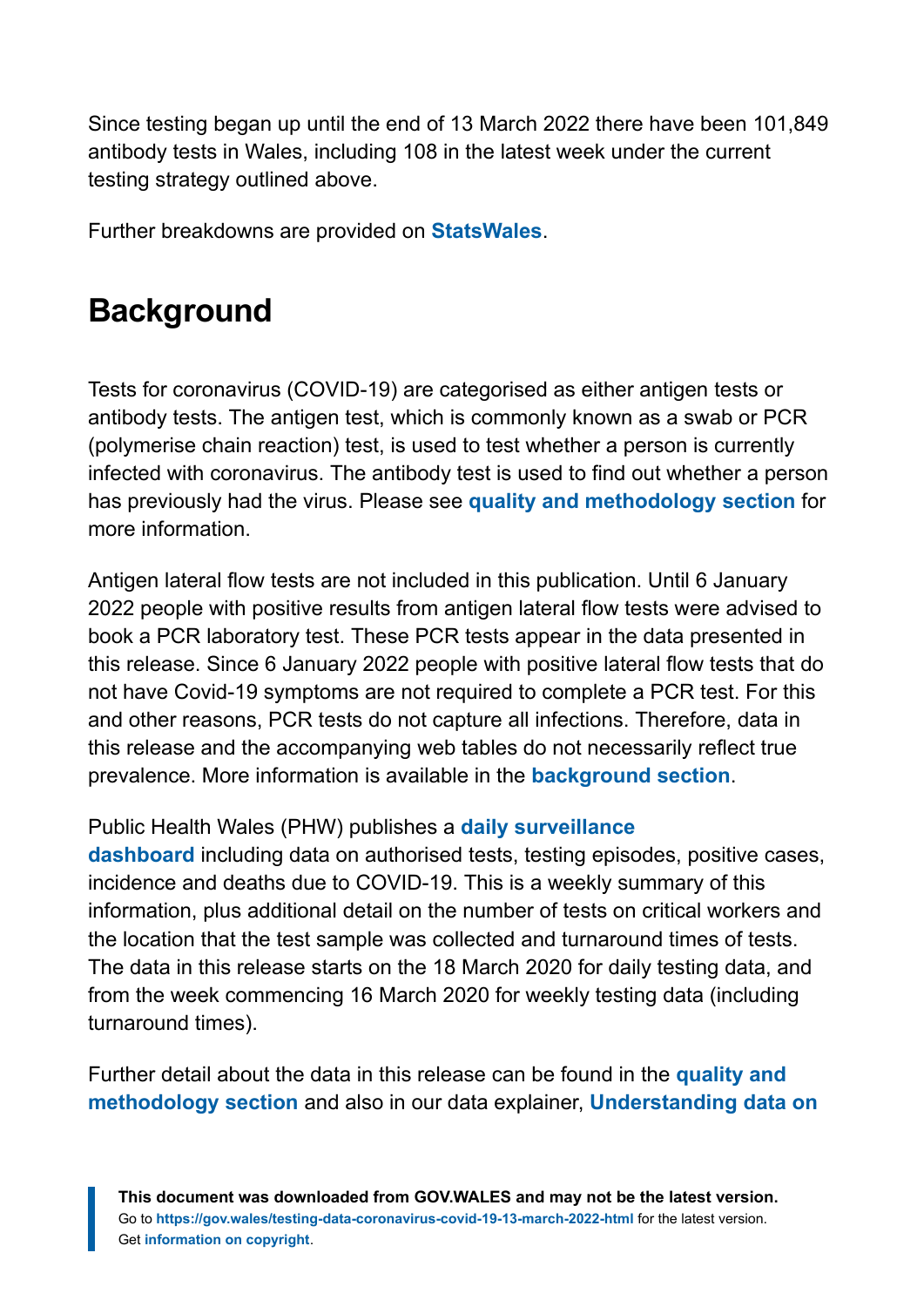**[coronavirus \(COVID-19\) testing](https://gov.wales/understanding-data-coronavirus-covid-19-testing)**. These provide further explanation on the data used, including the difference in test dates, location of test and data sources.

We are publishing these data to provide a weekly summary of testing activity in Wales, including tests on critical workers, residents and the timeliness of tests. This statistical release is evolving and we appreciate feedback to improve the content.

The underlying data associated with this release is available on **[StatsWales](https://statswales.gov.wales/Catalogue/Health-and-Social-Care/coronavirus-covid-19/testing-data-for-coronavirus-covid-19)**.

The first sample processed by a non-NHS Wales laboratory for a Welsh resident was on 24 April 2020. Testing increased with the roll out of home testing on 18 May 2020.

From 13 July 2020, Public Health Wales combined tests and results processed in NHS Wales laboratories and non-NHS Wales laboratories, which were previously reported separately.

The data in this release is based on a mixture of dates at different stages of the testing process, such as specimen date, processing date and authorised date.

Our data explainer titled **[Understanding data on coronavirus \(COVID-19\)](https://gov.wales/understanding-data-coronavirus-covid-19-testing) [testing](https://gov.wales/understanding-data-coronavirus-covid-19-testing)** provides further explanation on the data used including the difference in dates and data sources.

Antigen testing in labs from hospital, community mass testing and asymptomatic screening take place in NHS-Wales laboratories. Antigen testing through the organisational portal (for example care homes), the community portal and home tests take place in non NHS-Wales (lighthouse) laboratories.

There are a number of factors which can affect turnaround time for antigen tests, including delays associated with couriers and postage, delays in returning individual or organisational tests as well as processes within laboratories. Turnaround times of NHS Wales laboratories are managed by PHW and Non-NHS Wales laboratories are managed by Department of Health and Social Care (DHSC).

Community and mass testing includes samples collected at mass testing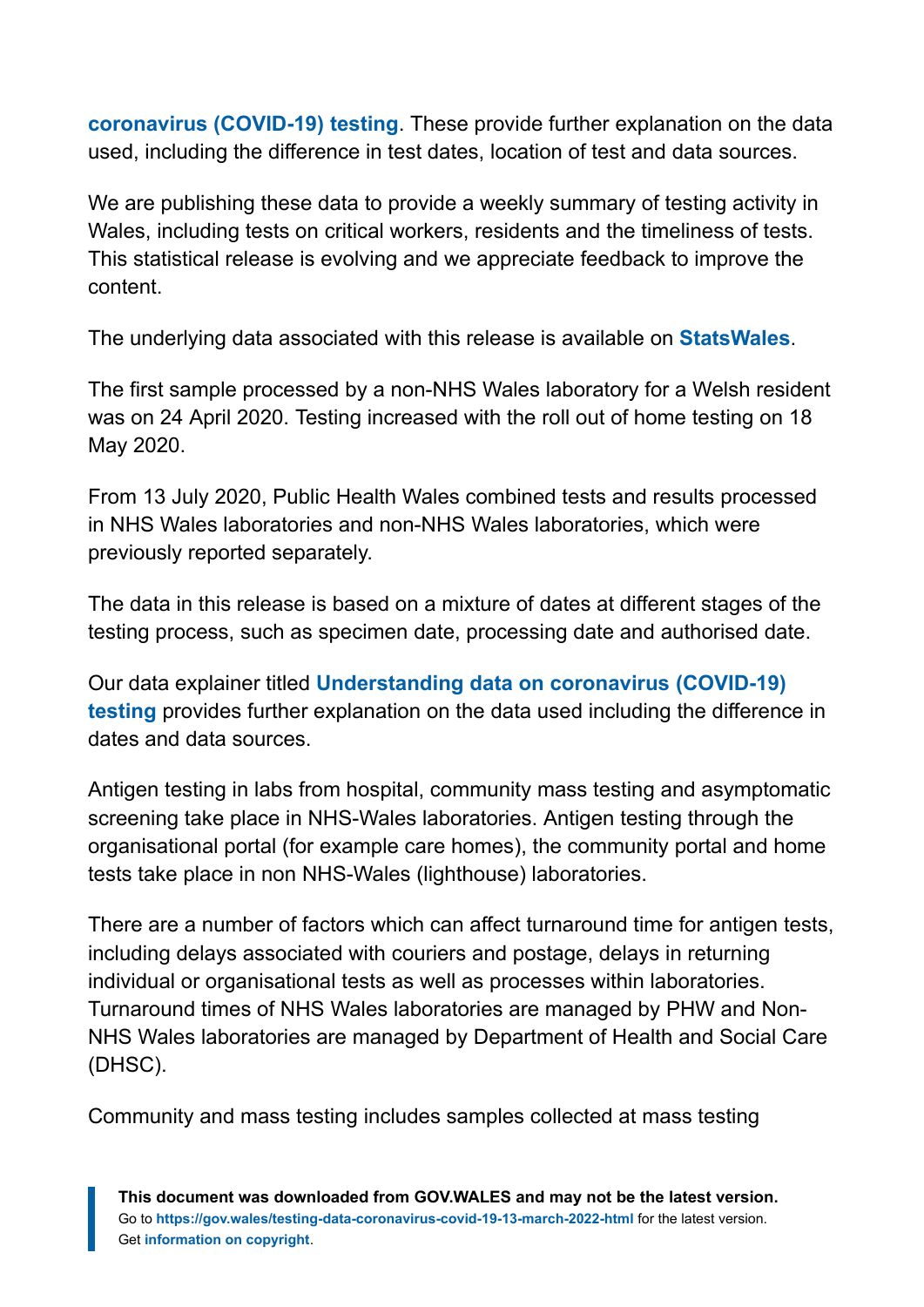centres, community testing units and mobile testing units and pre-operative screening tests.

Individuals may be tested more than once for COVID-19. Counts of individuals taking tests, with people tested multiple times only counted once over each sixweek period, are called testing 'episodes'. This report included testing episodes statistics, until 10<sup>th</sup> February 2022, but were removed to focus on actual testing volumes. Data on testing episodes are still published by Public Health Wales (PHW) in its **[daily surveillance dashboard](https://public.tableau.com/app/profile/public.health.wales.health.protection#!/vizhome/RapidCOVID-19virology-Public/Headlinesummary)**.

Antigen lateral flow tests are not included in this publication. The total number of lateral flow tests conducted on Welsh residents is published by Public Health Wales (PHW) who publishes a **[daily surveillance dashboard](https://public.tableau.com/profile/public.health.wales.health.protection#!/vizhome/RapidCOVID-19virology-Public/Headlinesummary)**. This data is published weekly and contains an overview of the users of lateral flow devices by region and age group. If a person receives a positive result from an antigen lateral flow test they are advised to complete a PCR test which would be tested in a laboratory, this PCR test would appear in the data presented in this release. This test has a higher likelihood of being positive than other tests in the data as it follows a positive lateral flow test and so this might have a small positive effect on the positivity rate of the data.

Antigen lateral flow tests are not included in this publication. Until 6 January 2022 people with positive results from antigen lateral flow tests were advised to book a PCR laboratory test. These PCR tests appear in the data presented in this release. Since 6 January 2022 people with positive lateral flow tests that do not have Covid-19 symptoms are not required to complete a PCR test. Since follow-on PCR tests were more likely to be positive than other PCR tests, this policy change may initially lead to a fall in the positivity rate. For this reason and because PCR tests do not capture all infections, the data in this release and the accompanying web tables do not necessarily reflect true prevalence.

The majority of samples collected at community testing centres are processed in NHS Wales laboratories, however, a number of these may use the non-NHS Wales laboratories (known as lighthouse laboratories).

Satellite asymptomatic screening of keyworkers and residents are samples collected as part of community key worker screening programmes, such as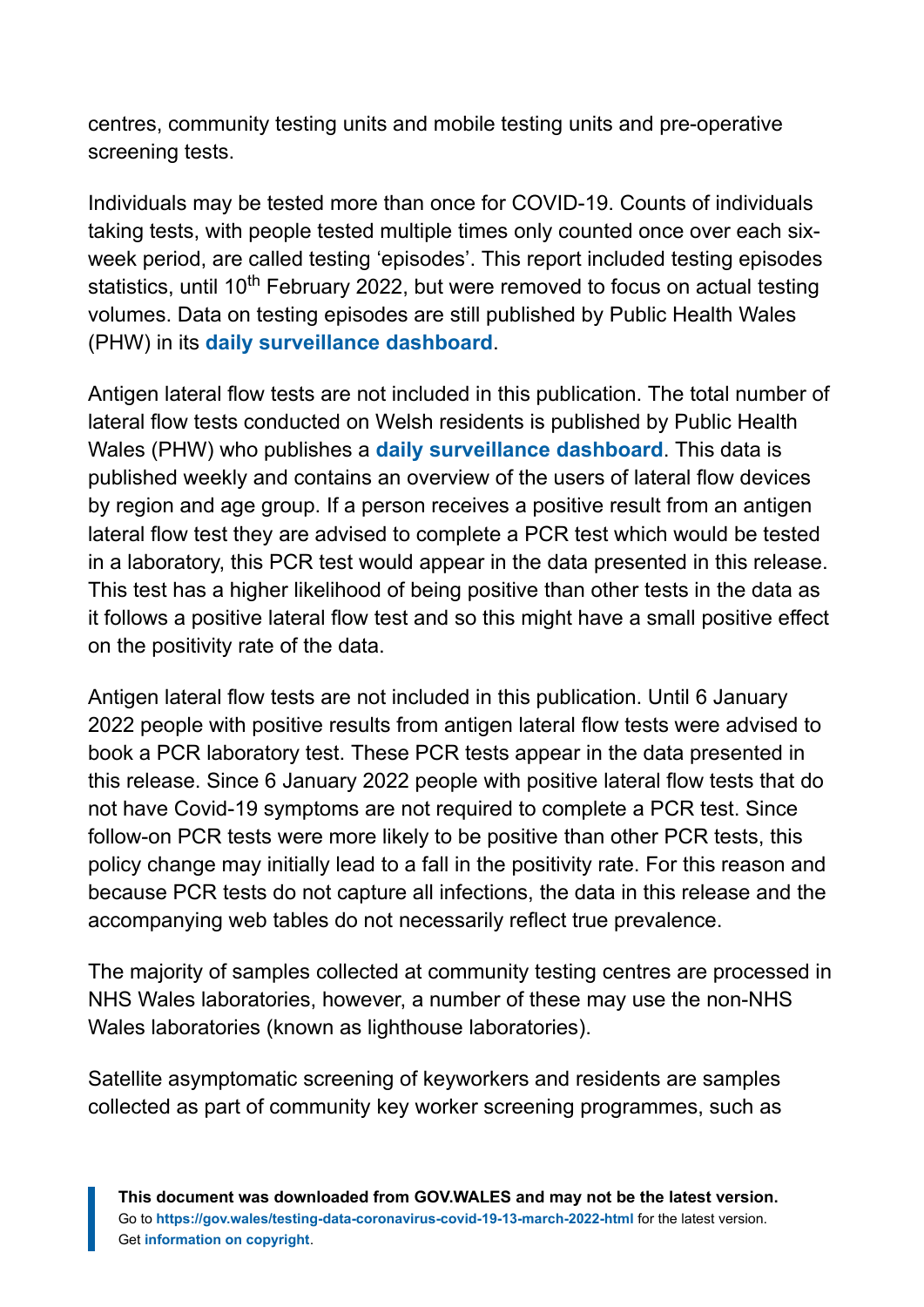asymptomatic tests in care homes. Although the term satellite is used, some of the screening tests of asymptomatic keyworkers or residents included in this category may be conducted in person as part of a wider mass and community testing. As testing strategy evolves this may lead to some reallocation of tests between categories.

COVID-19 antibody tests are used to find out whether a person has antibodies from previously being infected with coronavirus or being vaccinated. The antibody test works by taking a blood sample and testing for the presence of antibodies. Antibodies are produced by the body in response to an infection and can usually be found in the blood after around 2 weeks following infection.

The data presented in this release includes antibody tests conducted by Local Health Boards for diagnostic purposes in hospital settings from March 2020 onwards and antibody tests conducted by Local Health Boards in Wales for surveillance of key groups working in health, social care (including domiciliary care) and education from March 2020 to November 2020.

From November 2020 to April 2021 surveillance of domiciliary care staff was carried out by home testing, this information is not included in the data presented in this release.

The main source of antibody surveillance data is the Office for National Statistics COVID-19 Infection Survey. The survey tests a random sample of the individuals aged 18 and over for COVID-19 antigens and antibodies on an on-going basis in order to provide a picture of the prevalence of COVID-19 in the UK population. **[Results for Wales are published on a fortnightly basis by the ONS](https://www.ons.gov.uk/peoplepopulationandcommunity/healthandsocialcare/conditionsanddiseases/bulletins/coronaviruscovid19infectionsurveyantibodyandvaccinationdatafortheuk/7july2021#coronavirus-covid-19-infection-survey-data)**.

Wales has opted in to the UK Government post-positive antibody testing initiative (PPATI) which launched in August 2021. The key aims are to understand how antibody levels change following an infection and how this differs by vaccination status, previous infection status and for different variants. The initiative is in its early stages and Welsh Government are working with UK Government on future publication of the findings.

The number of tests and results reflect a snapshot in time and will be greatly influenced by the sampling strategy at that moment in time. More information is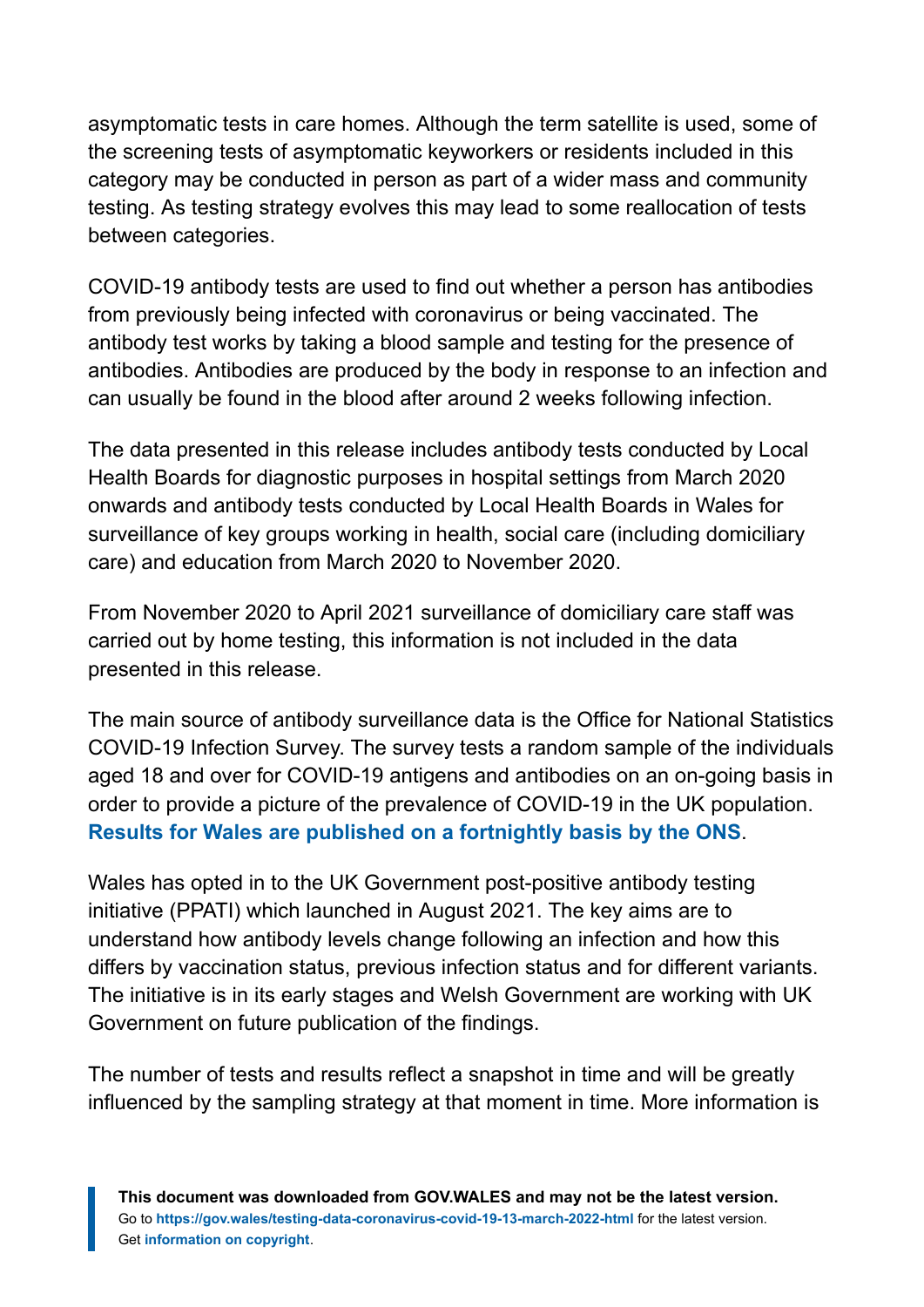available in the **[Antibody testing: coronavirus \(COVID-19\)](https://gov.wales/antibody-testing-coronavirus-covid-19)** pages.

During June and July 2021 there has been increasing demand on testing across the UK due to the Delta variant and this will have increased the level of samples requiring processing at the laboratories. This is likely to have contributed to lower than usual performance for turnaround times for certain testing routes with the overall turnaround times for the organisation portal and home tests being impacted but tests requiring rapid turnaround being prioritised and therefore remaining relatively stable.

In the week commencing 5 July 2021 the total number of authorised tests via the organisation portal testing route appeared lower than usual due to delays in processing and so in the week beginning 12 July 2021 the number of authorised tests via this testing route include tests that were not authorised in the previous week and so figures will appear higher than usual. In the week beginning 19 July 2021 the total number of authorised tests via the organisation portal had returned to expected levels.

In June and July 2021 some **[pilot test events](https://gov.wales/wales-pilot-test-events-get-underway)** to trial the return of audiences to live events require attendees to return a negative PCR test within 5 days before the event. PCR tests taken by Welsh residents attending either a Welsh pilot event or an English pilot event are included in the data presented in this release.

Stock management, requiring movement of tests between sites, and a reduced workforce at one of the largest NHS-Wales laboratories resulted in a decrease in the number of tests turned around within one calendar day from the middle of August to the beginning of September 2021.

Issues have been identified at a private laboratory based in Wolverhampton, England where incorrect test results had been issued. As a result of this, a number of people tested between 4 and 12 October were advised to re-test which may impact the figures for non-NHS Wales laboratories presented for the weeks beginning the 11 and 18 October 2021. Around 4,000 tests are estimated to be affected in Wales, more information is available in the **[statement from the](https://gov.wales/written-statement-has-issued-update-welsh-residents-impacted-incorrect-covid-19-test-results) [Minister for Health and Social Services](https://gov.wales/written-statement-has-issued-update-welsh-residents-impacted-incorrect-covid-19-test-results)**.

In late December 2021, there was increasing demand on testing across the UK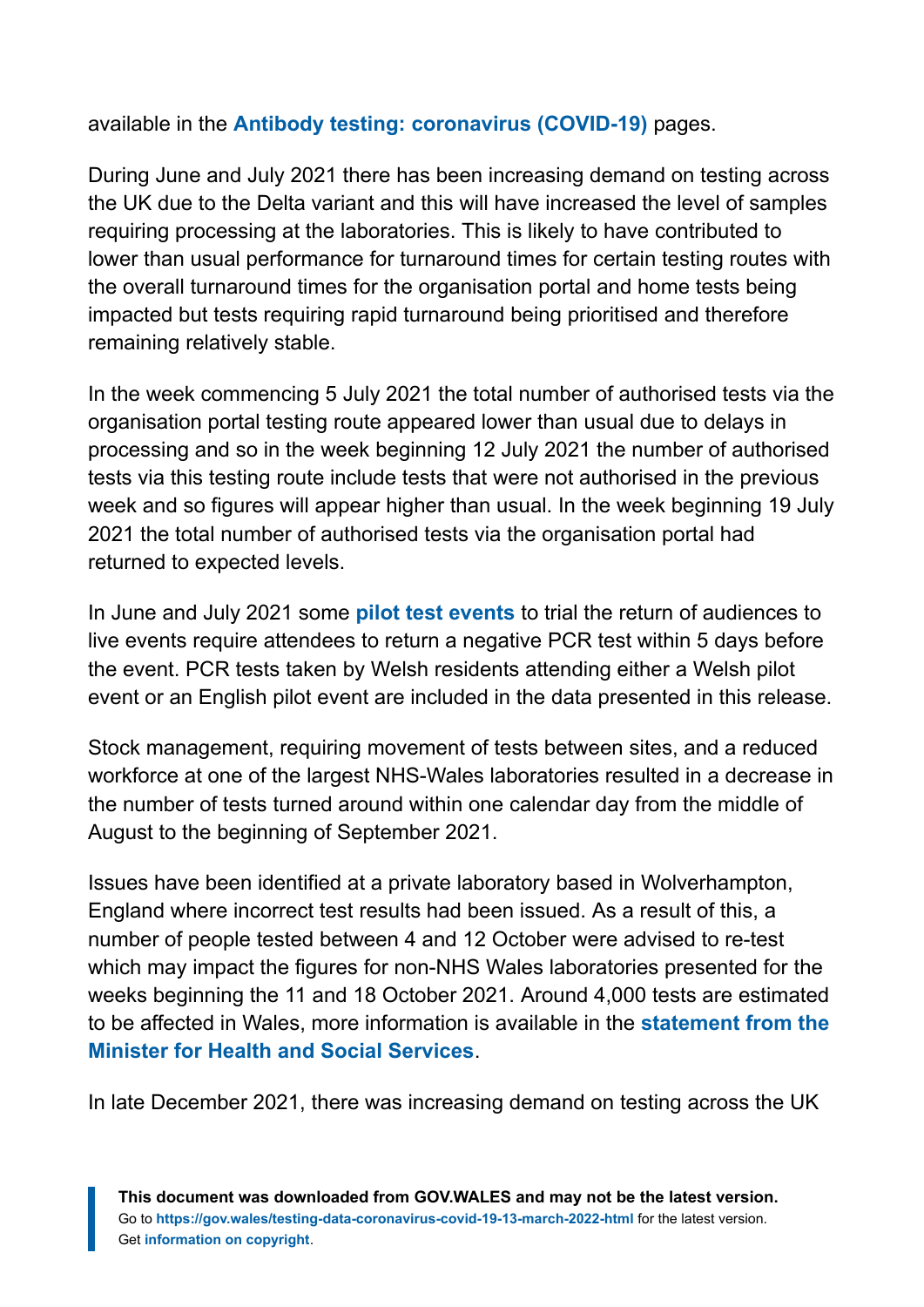and this will increase the level of samples requiring processing at the laboratories. This likely contributed to lower than usual turnaround times for certain testing routes in early January with the overall turnaround times for the organisation portal and home tests being impacted but tests requiring rapid turnaround being prioritised.

Data included in this release is correct at 23:59 on 13 March 2022 unless otherwise stated.

# <span id="page-15-0"></span>**Quality and methodology information**

# **Context**

The data is management information which has been collected to support testing operations. We're publishing these data to provide a timely summary of testing activity but they have not undergone the same level of quality assurance as official statistics, with the data subject to future revisions. This weekly summary of COVID-19 testing information includes data from the **[Public Health Wales](https://public.tableau.com/profile/public.health.wales.health.protection#!/vizhome/RapidCOVID-19virology-Public/Headlinesummary) [\(PHW\) daily surveillance dashboard](https://public.tableau.com/profile/public.health.wales.health.protection#!/vizhome/RapidCOVID-19virology-Public/Headlinesummary)**, plus further detail on the number of tests on critical workers and the location that the test sample was collected.

This information helps to monitor the impact of COVID-19 and contribute to Wales monitoring and decision-making.

Between the weeks commencing 14 September 2020 and 12 October 2020, following changes in the source data provided by non-NHS Wales Laboratories, there were issues with allocating testing data to different pathways. This has now been resolved and a permanent solution is in place which is reflected in the data from the week commencing 19 October 2020. The interim solution used by Public Health Wales during this period was robust, therefore the data is comparable.

Reduction in turnaround times for the organisation portal from 27 July 2020 were caused by capacity issues while community tests were prioritised. Improvements in laboratory processes caused an increase in turnaround times for community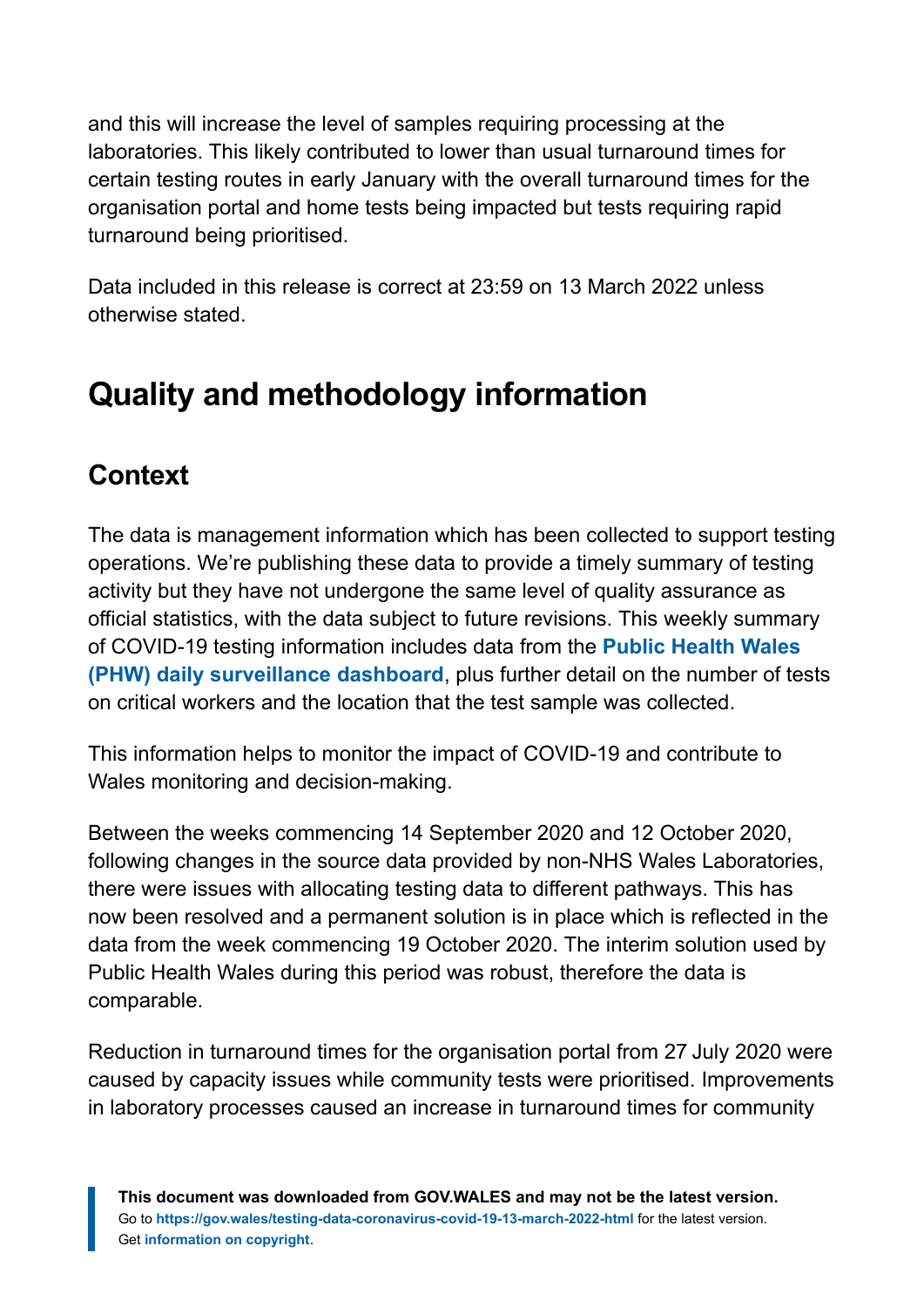and home tests on the 16 November 2020.

On the evening of Friday 11 December 2020, there was planned maintenance of the Welsh Laboratory Information Management System (WLIMS), the source of the COVID-19 testing data, to allow essential service upgrades to take place. As anticipated, this affected the testing data flows from the WLIMS, therefore there was no update of the Public Health Wales (PHW) dashboard figures on Sunday 13 December 2020.

Turnaround times were effected by planned maintenance of the Welsh Laboratory Information Management System (WLIMS) system on the week beginning 7 December 2020.

On Monday 14 December 2020, figures were updated for the period of 1pm on Friday 11 to 9am on Sunday 13 December 2020, a total of 44 hours. However the data flows for tests from the WLIMS had been affected during this period.

In the week beginning the 15 December 2020 PHW changed their most recent 7 days incidence from a lag of 37 hours from sample collection date to inclusion within this measure to 81 hours. This change allows for the inclusion of more consistently complete data and results in a more accurate figure and so we have also removed the most recent four days from our data.

As of the week commencing 12 April 2021, the Public Health Wales COVID-19 surveillance moved to a six day reporting period. This means that there is no reporting of daily figures on Saturdays (starting from Saturday 17th April). Data reported on Sundays is therefore for the 24 hour period up to 9am on Friday and the data reported on Mondays is for a 48 hour period up to 9am on Sunday. It is likely that the figures reported on Mondays are around double the usual 24 hours figure. This change does not affect the daily or weekly reporting of testing data in this release where test date is used and not date reported.

### **Relevance**

Public Health Wales analyse patient testing data from Welsh Laboratory Information System (WLIMS) as part of their disease surveillance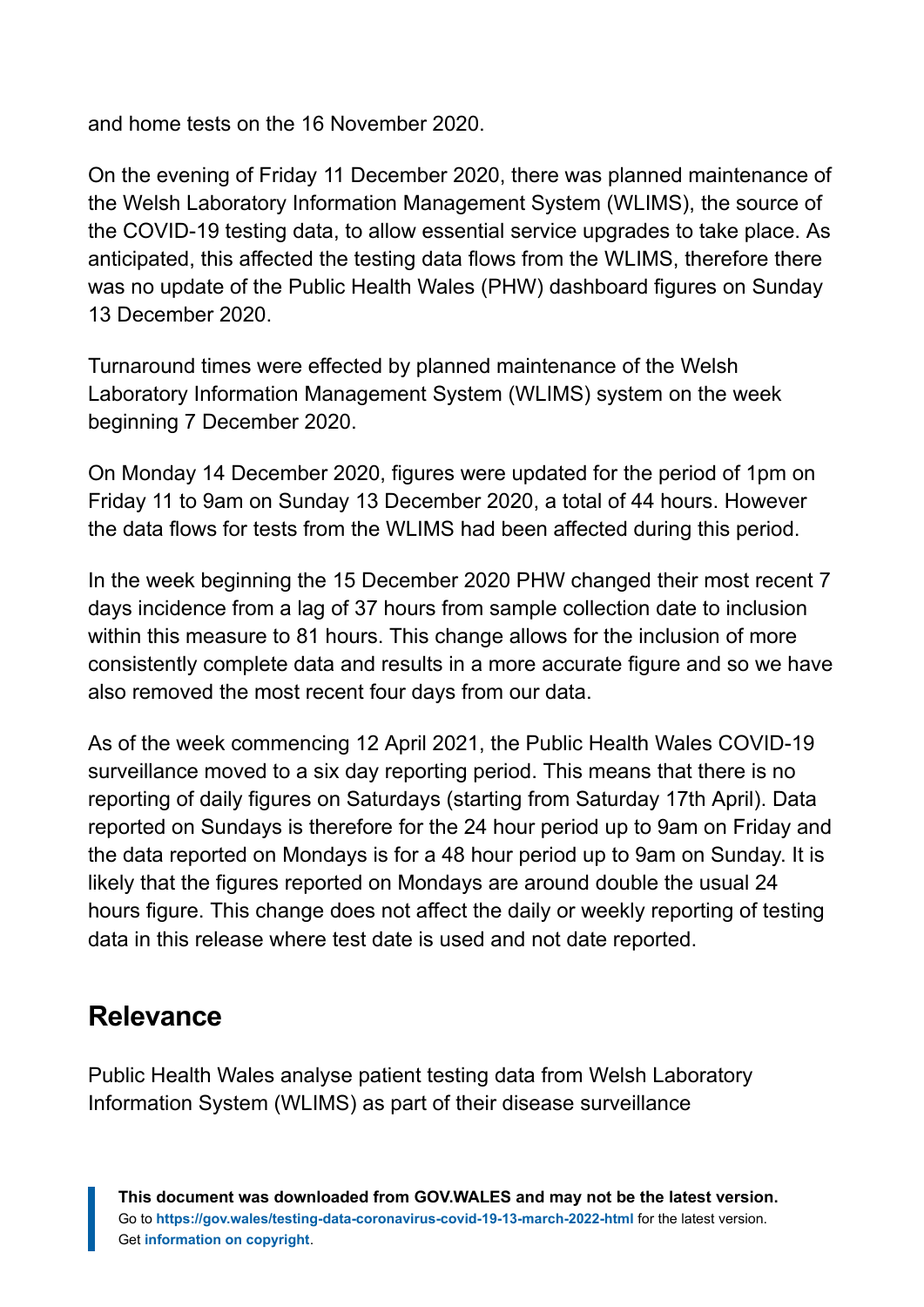responsibilities. In addition, these statistics are used daily for a number of other purposes:

- to understand the impact of the COVID-19 pandemic
- to support evidence-based advice on future decisions around reviews of lockdown arrangements
- contributions to Wales and UK wide monitoring and decision-making

Data on the time taken to receive a COVID-19 test result is split by testing route, as this will have an impact on the time taken to complete the test processing:

- home tests need to be posted and couriered to the laboratory
- screening tests in settings such as care homes may be completed in batches of tests across different staff shifts before returning the tests by courier

These methods can have an impact on the turnaround time of the test.

Screening care home tests processed by NHS Wales laboratories are included in the satellite asymptomatic screening of key workers figures.

Tests carried out as part of satellite asymptomatic screening of key workers and residents which are authorised in NHS Wales laboratories are mainly satellite tests. However, there may be a small proportion which are in person screening of key workers at testing sites. Satellite tests are when the sample is collected in a different setting other than a testing centre, for example care homes. Once the sample has been collected a courier is requested to collect the samples and deliver to a laboratory for processing. Care homes may complete batches of tests across different staff shifts before returning the tests by courier. These methods can have an impact on the turnaround time of the test with a large number of tests included in these categories being from care homes.

Although the term satellite is used, some of the screening tests of asymptomatic key workers or residents included in this category may be conducted in person as part of wider mass and community testing.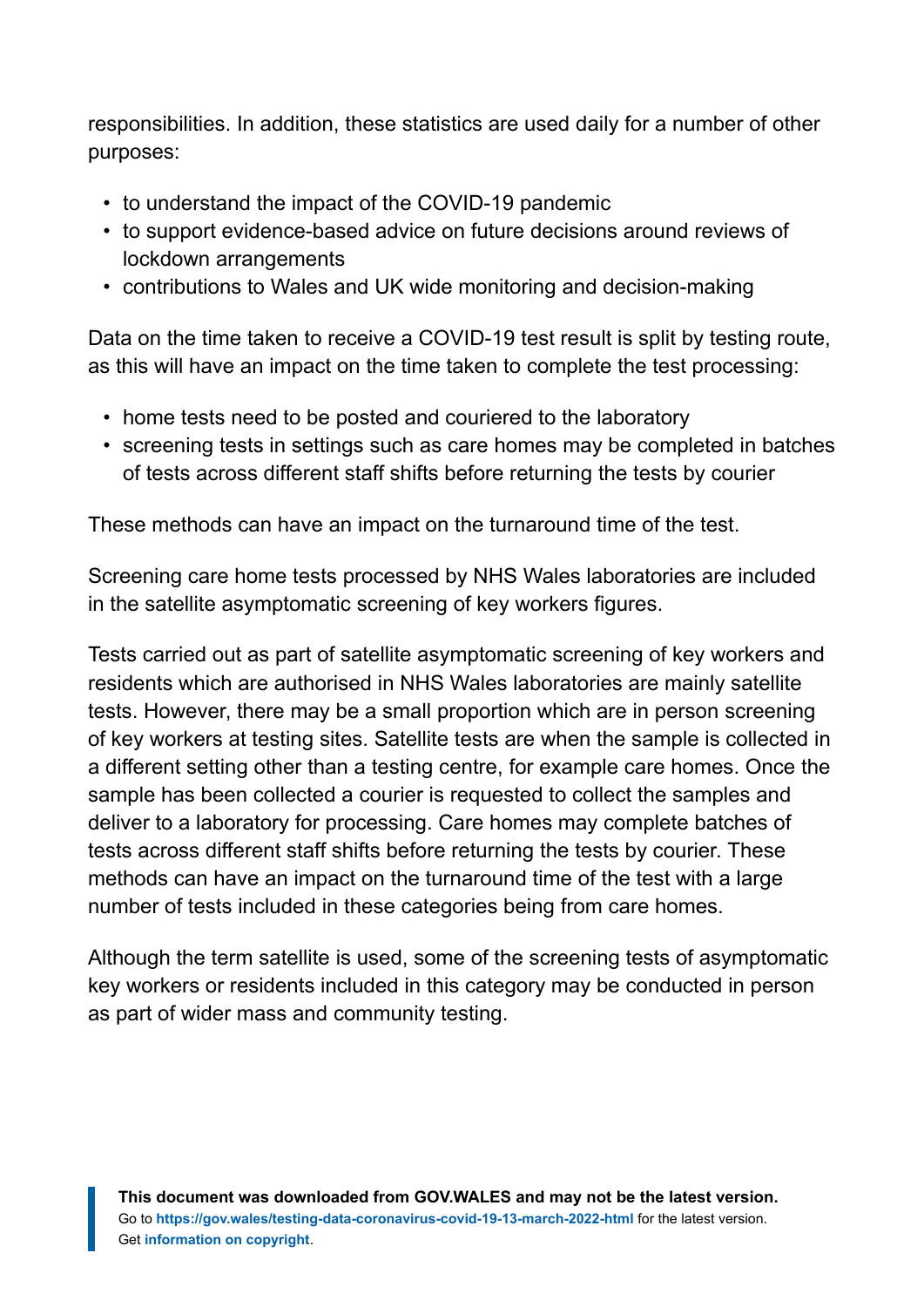### **Accuracy**

Public Health Wales Communicable Disease Surveillance Centre is responsible for carrying out surveillance of respiratory infections in Wales including the coronavirus (COVID-19).

Clinical data is stored in the Welsh Laboratory Information System (WLIMS), this includes COVID-19 testing data. The data is accessed and cleansed by Public Health Wales analysts, this includes removing duplicate positive cases prior to publishing the data on their daily surveillance dashboard. The data is revised on a daily basis and is classed as provisional subject to future revision. The weekly data in this release revises the most recent 13 weeks, no revisions will be given prior to this period.

Different test dates have been used when reporting test data depending on the nature of the data and the use. For rapid surveillance (daily) data the specimen date has been used. For weekly data the authorised date has been used.

Further information can be found in our data explainer: **[Understanding data on](https://gov.wales/understanding-data-coronavirus-covid-19-testing) [coronavirus \(COVID-19\) testing](https://gov.wales/understanding-data-coronavirus-covid-19-testing)**.

### **Timeliness and punctuality**

The data in this release provides data from the 18 March 2020 and onwards.

### **Accessibility and clarity**

This statistical release has been pre-announced and then published on the **[Statistics and Research section of our website](https://gov.wales/statistics-and-research)**. It is accompanied by **[StatsWales tables](https://statswales.gov.wales/)** to allow users to have direct access to the data that underlies the charts in this release.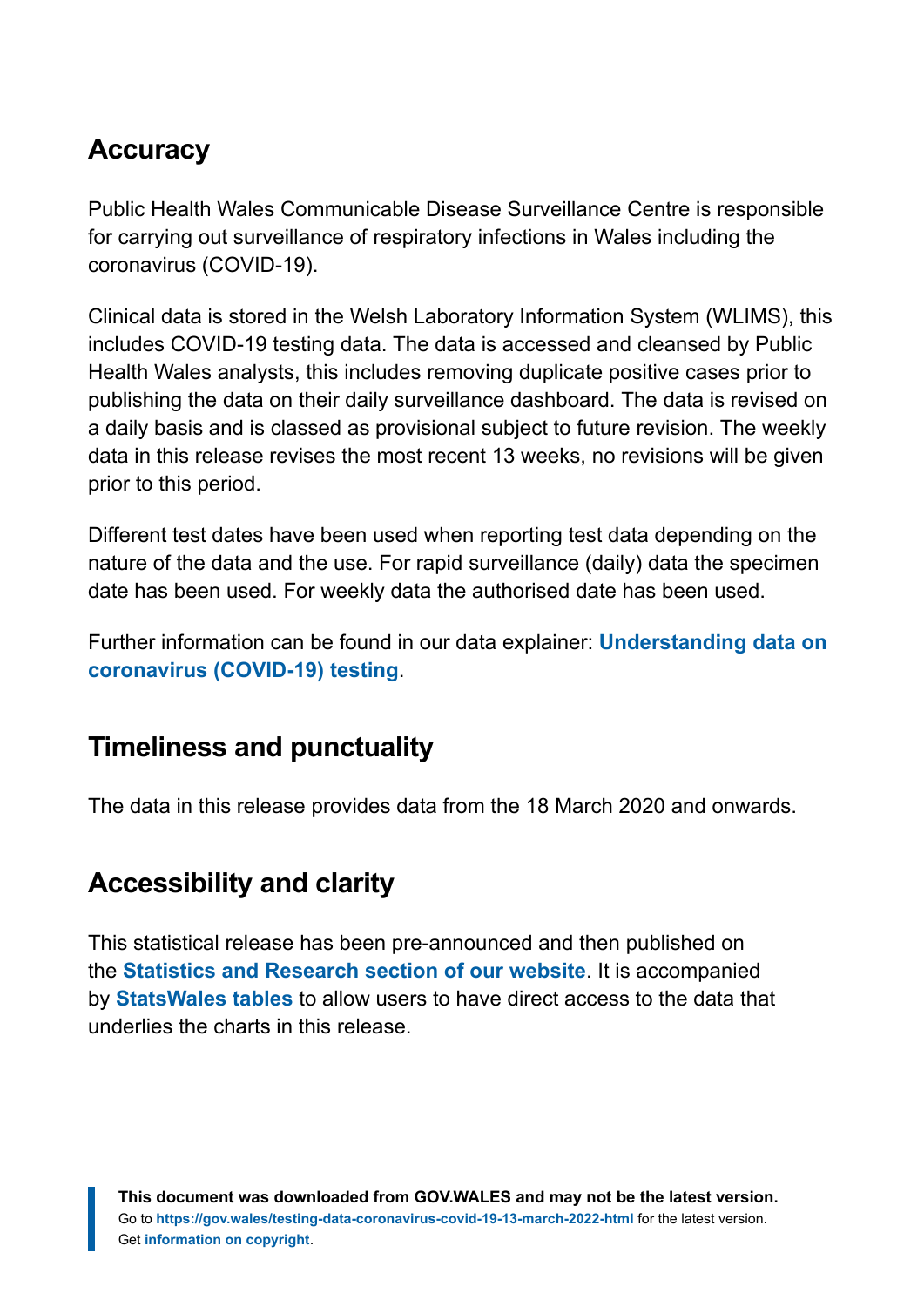# **Comparability**

Weekly testing data for England: **[Coronavirus \(COVID-19\) in the UK on](https://coronavirus.data.gov.uk/) [GOV.UK](https://coronavirus.data.gov.uk/)**

Wales: **[Daily surveillance dashboard on Public Health Wales](https://public.tableau.com/profile/public.health.wales.health.protection#!/vizhome/RapidCOVID-19virology-Public/Headlinesummary)**

Scotland: **[Coronavirus \(COVID-19\): daily data for Scotland on GOV.SCOT](https://www.gov.scot/publications/coronavirus-covid-19-daily-data-for-scotland/)**

Northern Ireland: **[COVID-19 - Daily Dashboard Updates on Health Northern](https://www.health-ni.gov.uk/articles/covid-19-daily-dashboard-updates) [Ireland](https://www.health-ni.gov.uk/articles/covid-19-daily-dashboard-updates)**

Data for England and a comparison of the four nations is available on **[The](https://coronavirus.data.gov.uk/) [Department of Health and Social Care](https://coronavirus.data.gov.uk/)** dashboard.

The type of antigen (swab) test processed differs between Welsh and English laboratories. The type of test processed through Welsh laboratories involves a 'single dry swab' taken from the back of the throat. Tests processed through English laboratories involve 'two wet swab' sample collections taken from the nose and throat.

### **National Statistics status**

These statistics are not National Statistics. However, as far as has been practicable, they have been collected and validated in accordance with the pillars and principles within the **[Code of Practice for Statistics](https://code.statisticsauthority.gov.uk/)**. We continue to develop the data collection and quality assurance process to improve the data.

These statistics have been produced quickly in response to developing world events.

## **Well-being of Future Generations Act**

The Well-being of Future Generations Act 2015 is about improving the social,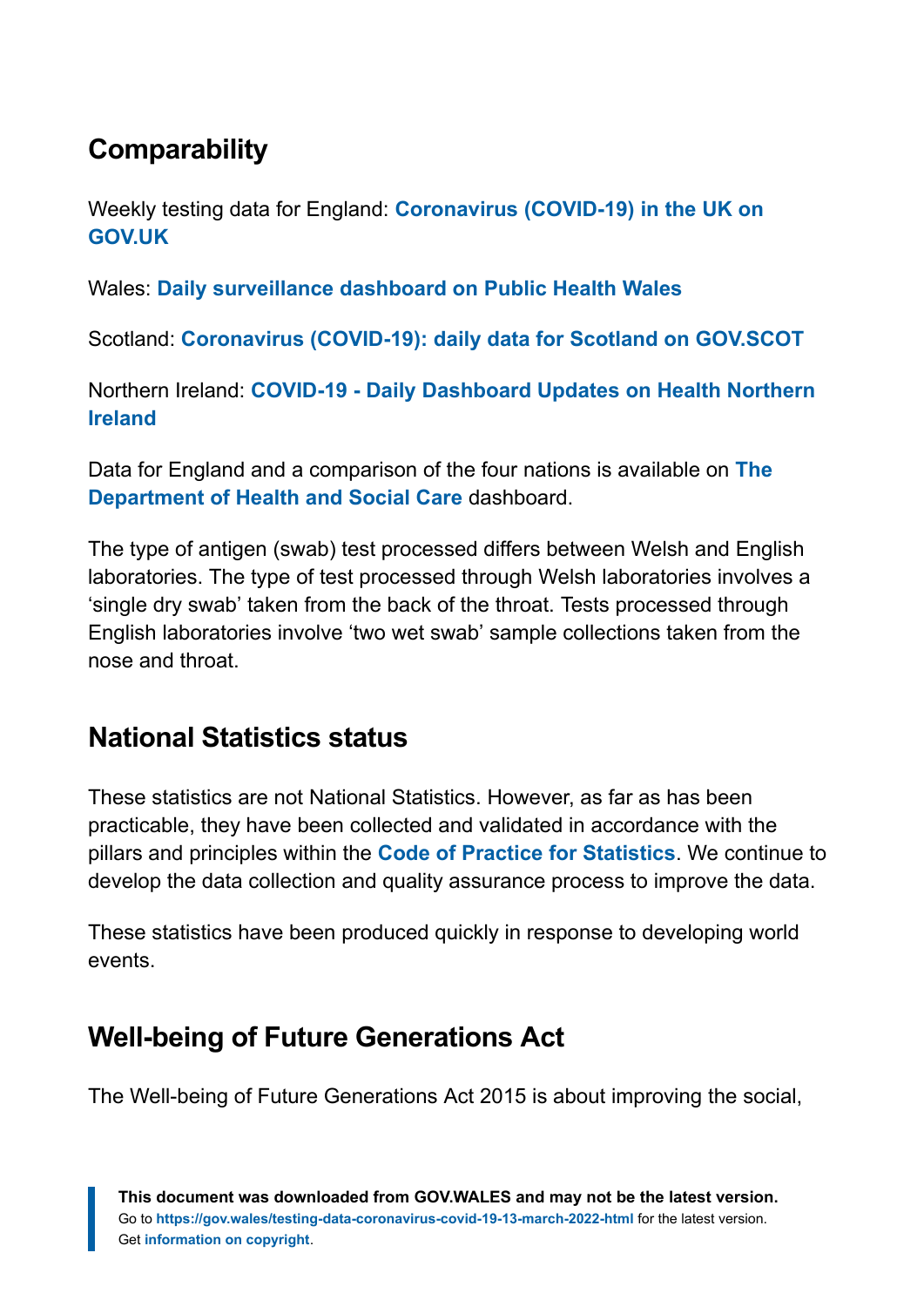economic, environmental and cultural wellbeing of Wales. The Act puts in place seven wellbeing goals for Wales. These are for a more equal, prosperous, resilient, healthier and globally responsible Wales, with cohesive communities and a vibrant culture and thriving Welsh language. Under section (10)(1) of the Act, the Welsh Ministers must (a) publish indicators ("national indicators") that must be applied for the purpose of measuring progress towards the achievement of the wellbeing goals, and (b) lay a copy of the national indicators before Senedd Cymru. Under section 10(8) of the Well-being of Future Generations Act, where the Welsh Ministers revise the national indicators, they must as soon as reasonably practicable (a) publish the indicators as revised and (b) lay a copy of them before the Senedd. These national indicators were laid before the Senedd in 2021. The indicators laid on 14 December 2021 replace the set laid on 16 March 2016.

Information on the indicators, along with narratives for each of the well-being goals and associated technical information is available in the **[Wellbeing of](https://gov.wales/wellbeing-wales) [Wales report](https://gov.wales/wellbeing-wales)**.

Further information on the **[Well-being of Future Generations \(Wales\) Act](https://gov.wales/well-being-future-generations-wales-act-2015-guidance) [2015](https://gov.wales/well-being-future-generations-wales-act-2015-guidance)**.

The statistics included in this release could also provide supporting narrative to the national indicators and be used by public services boards in relation to their local wellbeing assessments and local wellbeing plans.

#### **Next update**

Wednesday 23 March 2022

#### **We want your feedback**

We are considering reducing the frequency of some of the COVID-19 related statistical releases, including this publication. We welcome any comments or feedback on how you use these releases, and any changes to them via **[kas.covid19@gov.wales](mailto:kas.covid19@gov.wales)**.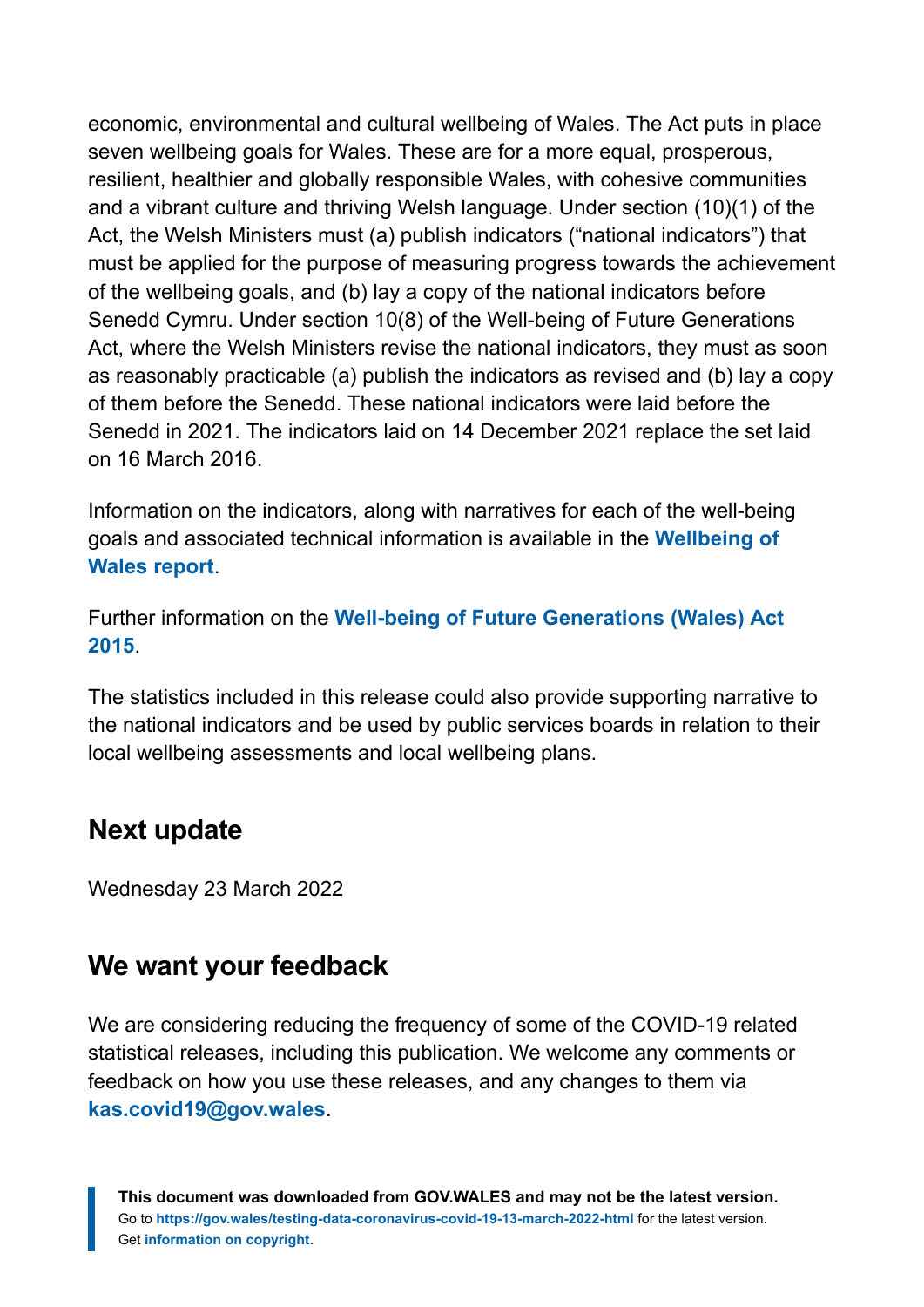# <span id="page-21-0"></span>**Contact details**

For queries about the data Statistician: Ryan Pike Telephone: 0300 025 6415 Email: **[kas.covid19@gov.wales](mailto:KAS.COVID19@gov.wales)**

Media: 0300 025 8099

SFR 81/2022